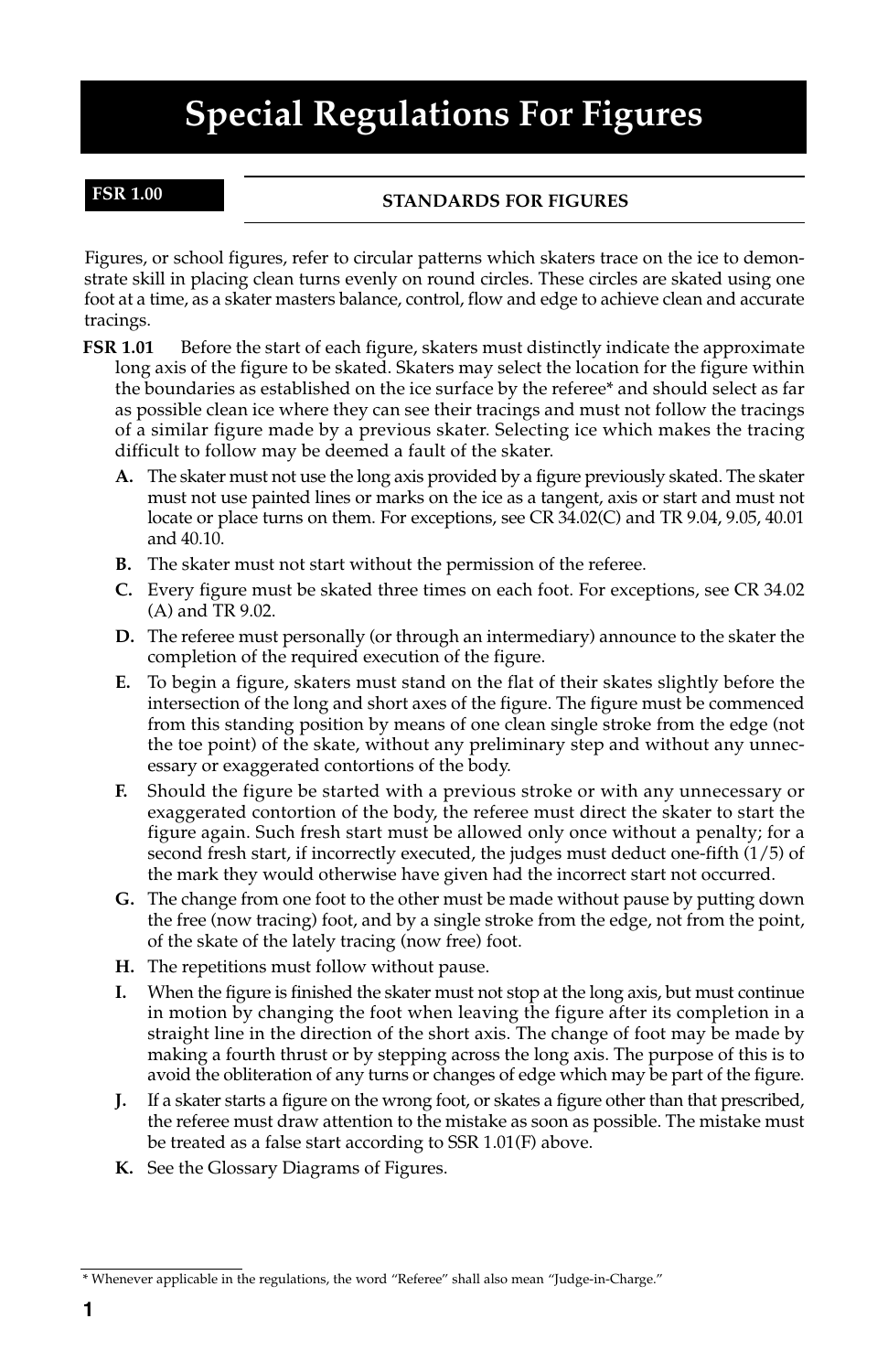### **FSR 1.10 BASIC RULES FOR FIGURES**

**FSR 1.11** Carriage, flow, motion and speed: An effortless, flowing and graceful execution should be achieved. Within the limits of the following rules, complete freedom is allowed to the skater.

### **A. Carriage:**

- **1.** The head should be carried in an upright position, relaxed and held naturally.
- **2.** The upper body should be upright but not stiff and not bent forward or to the side at the hips.
- **3.** The arms should be held gracefully.
- **4.** The hands should not be carried higher than the waist, the palms held easily, naturally and parallel to the ice.
- **5.** The fingers should neither be extended nor clenched.
- **6.** The skating leg should be flexed and the knee slightly bent.
- **7.** The free leg should be slightly bent at the knee, generally held over the tracing with the free foot not too close to the skating foot. When the free leg is temporarily in front of the skater its knee and ankle should be gracefully extended.
- **8.** The free foot should be carried slightly above the ice, the toe of the skate pointing downward and outward.
- **9.** Exaggerated and incorrect positions must be avoided.
- **B. Flow:**
	- **1.** Lively and even flow should be maintained throughout.
- **C. Motion:**
	- **1.** The motion should be graceful and even, without stiffness or jerky, abrupt, flailing or angular motions.
	- **2.** Moderate use of the arms and free foot to assist the execution of the figure is permitted, within the range of the foregoing paragraphs.

#### **D. Speed:**

- **1.** The figure should be skated at a reasonable speed.
- **FSR 1.12** Correct tracing (Print):
	- **A.** If the original tracing is faulty, the faults should be corrected in the succeeding tracings. No marks should be awarded for sheer accuracy in superimposing succeeding tracings on a faulty tracing.
- **FSR 1.13** Basic regulations:
	- **A. Circles:** Long and short axes. The circle is the basis of all figures. Each figure consists of two circles or three circles which are tangent except for a brief interruption in their continuous tracing, due to the change of feet. The diameter of each circle should be approximately three times the height of the skater. The radii of all of the circles and half circles of a figure should be approximately the same length. The circles and half circles should begin and end as near as possible to the intersection of the long and short axes. The long axis of the figure divides it longitudinally into symmetrical halves. The short axis divides the figure into symmetrical lobes. It forms a right angle with the long axis where the lobes join. Figures which consist of three lobes have two short axes which divide the figure into its three lobes. Maintenance of the long axis, the short axis and symmetry of the figure should especially be observed.
	- **B. Change of foot:** A change of foot occurs in the brief period during which the skater transfers weight from one foot to the other. This transfer of weight is executed in a symmetrical zone on each side of the long axis. The area of this zone must be kept to a minimum, but the precise point at which skaters place their foot on the ice within this zone is a matter of individual choice. The point of the initial strike is normally just after the long axis and that only at a short distance beyond the long axis will the full weight of the body be placed on the skate, with the distinct trace starting at this point.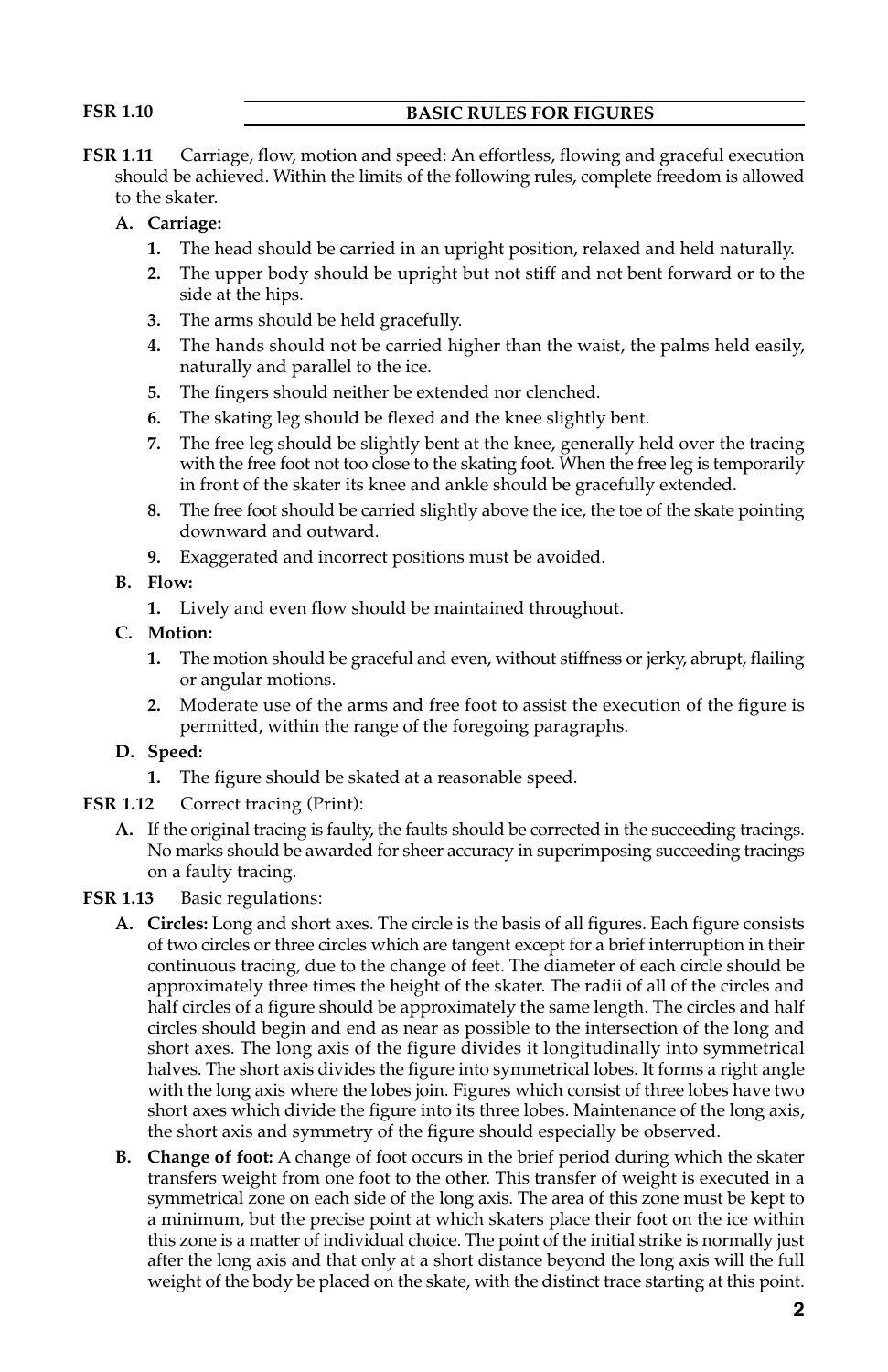- **C. Curves (Parts of circles):** Curves should be skated with a single clean edge and uninterrupted tracing, without wobbles or subcurves.
- **D. Change of edge:** The change of edge occurs at the intersection of the long and short axes. It should be continuously and symmetrically traced and should not be S shaped. The change itself should be as short as possible, not longer than the length of the skate blade.
- **E. Turns:** Turns should be skated with a single clean edge up to the turn, and similarly after the turn, without skids or scrapes, double tracings or unpermitted changes of edge either before, in or after a turn. The cusps of turns should be of equal size. The entry into and the exit from turns should be symmetrical.

**FSR 1.14** Special rules for specified figures:

- **A. Loops:** The diameter of the circle of the loop figure should be approximately the height of the skater. Loops should be clean cut, without scrapes or points. The entryexit crossing of the loop tracing, as well as the center of the loop, should lie on the long axis of the figure which divides the loop into symmetrical halves. The distance from the center of the loop figure to the entry-exit crossing of the loop should be about five-sixths (5/6) of the diameter of the circle. The length of the loop should be approximately one-third (1/3) of the distance from the entry-exit crossing of the loop tracing to the short axis of the figure. The width of the loop should be approximately two-thirds (2/3) of its length.
- **B. Threes and Brackets:** These turns should be skated on a circle, the points of the turns lying along and pointing up or down the long axis of the figure.
- **C. Double Threes:** The points of the two threes of each double three should be directed at the center of their circle. They should divide the circle into three equal curves. The middle curve should be so skated that it is divided into halves by the long axis of the figure.
- **D. Rockers and Counters:** These turns should be skated symmetrically without change of edge, the points of the turns lying along and pointing up or down the long axis of the figure. The turns should not be hooked or beaked.

# **FSR 1.20 MARKING OF FIGURES**

**FSR 1.21** Every figure is marked on a scale from 0 to 6, of which:

| $0 = not skated$<br>$1.0$ = very poor<br>$2.0 = poor$<br>$3.0$ = mediocre | $4.0 = \text{good}$<br>$5.0$ = very good<br>$6.0$ = outstanding performance |
|---------------------------------------------------------------------------|-----------------------------------------------------------------------------|
|                                                                           |                                                                             |

- **A.** Decimals to one place are permitted as further intermediate values (e.g., 3.8, 4.4, 5.5).
- **B.** When deserved, a judge may award the mark of 6.0 only to the last competitor.

**FSR 1.22** In assigning marks, the judges must first, while the skater is executing a figure, take into consideration the correct start, carriage, maintenance of reasonable speed throughout the figure and movement; second, after the execution of a figure, by examining the tracing on the ice, they must also consider the shape and symmetry of the figure and the cleanness of the edges and turns.

- **A.** In the assessment of the marks, the judge must in the first instance pay special attention to the following points.
	- **1.** Above all the skater should demonstrate a feeling for the general geometry of the figure, which includes symmetry, proportional size and the roundness of the circle as a whole.
	- **2.** Furthermore a skater should maintain the long and short axes of a figure.
	- **3.** Attention must be paid to obvious changes of edge (i.e., before or after the cusp) and long flats.
	- **4.** Finally the judges must look for continuity of flow, easy movement and good carriage throughout the figure.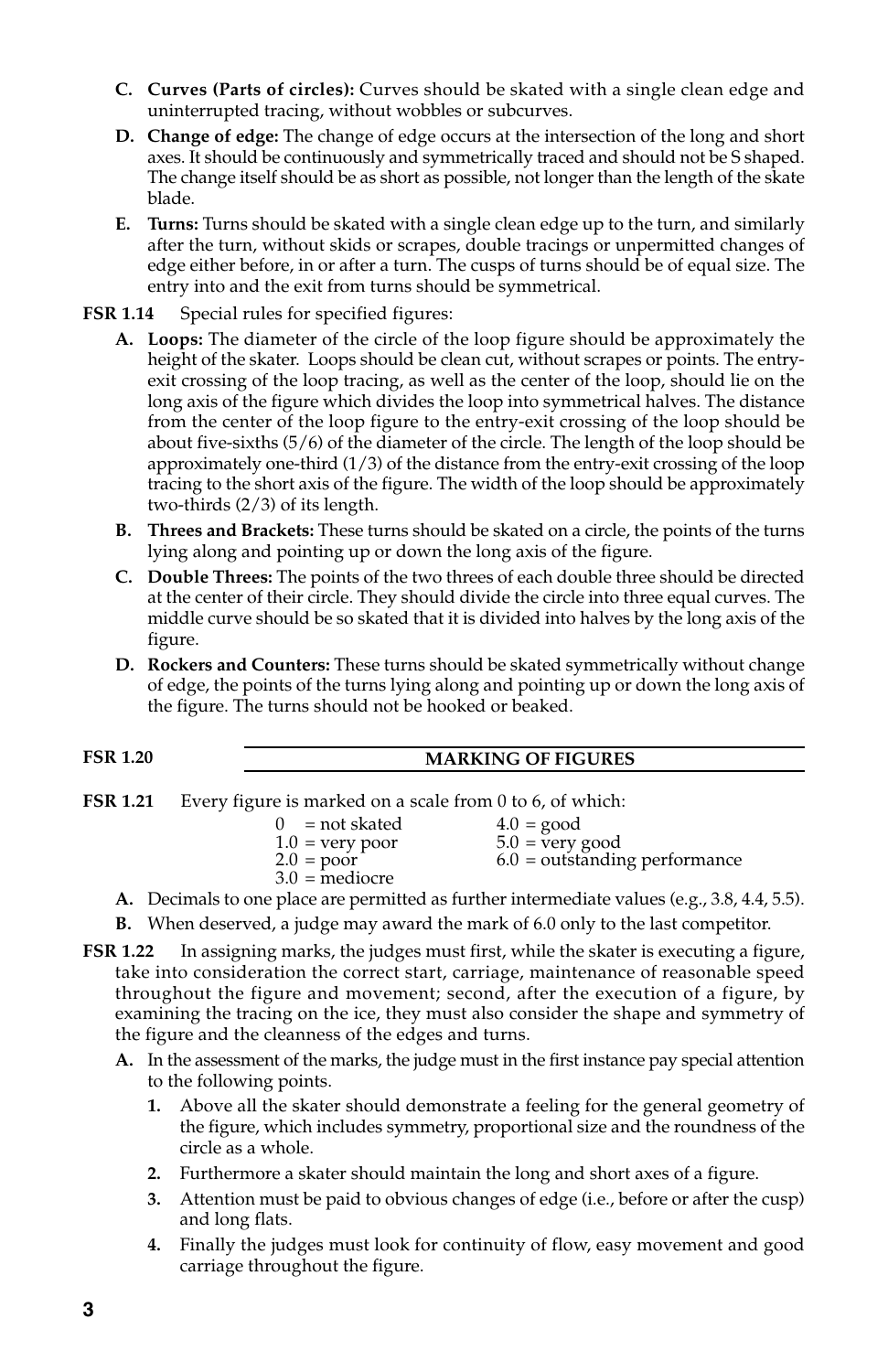- **B.** It is not possible to assess exactly the penalty for any given error as it depends largely on the degree of the specific error.
	- **1.** The seriousness of a change of edge in a turn increases in direct proportion to the distance from the point of the cusp at which the change of edge occurs;
	- **2.** A flat is of greater importance in direct relation to its length;
	- **3.** The degree of an error is accentuated if it is repeated throughout the figure;
	- **4.** A serious error is one which is connected with the main feature of a figure (the actual turn, or loop or change of edge);
	- **5.** A serious error occurs when it immediately follows the execution of the main feature, as it indicates a lack of control. An error becomes more serious if it facilitates the execution of the figure (i.e., trailing on the take-off in paragraph figures or pulls before changes of edge) or if it facilitates the execution of the main feature of the figure (i.e., flats or change of edge before turns);
	- **6.** An accumulation or combination of various and different errors in a figure incurs a greater penalty than the single serious error alone.
	- **7.** Marks must be deducted if a figure is not finished at a reasonable speed.
	- **8.** Marks must be deducted if the size of the figure is not approximately the same in its triple execution, or if a figure is abnormally small or so large that it is not wholly skated on a firm edge.
- **FSR 1.23** Failure of a figure or its repetition occurs if the skater falls or touches down with the non-skating foot or any other part of the body in order to maintain balance or to complete the figure. The fact that a skater falls in a figure must not lead a judge to mark the figure as not skated. On the contrary, the successful part of the figure must be marked proportionately, with the tracing on each foot being considered separately. For each failure in a tracing, the judges must deduct one-fifth (1/5) of the mark they would otherwise have given had the failure not occurred. However, in the case of multiple failures in a figure, regardless of whether they occurred on the same or on a different foot, depending upon the total number of failures, not more than four-fifths (4/5) of the mark that would have been given had the failure not occurred shall be deducted.
- **FSR 1.24** A skater who falls or stops while skating a compulsory figure shall be required to continue from the nearest technically practicable point and not necessarily at the exact point of interruption when the fall or stop is deemed the fault of the skater.
- **FSR 1.25** In all figure events, scribes and similar mechanical devices may not be used during the warm-up period.

# **Figure Tests**

#### **FTR 1.00**

### **QUALIFICATIONS TO TAKE TESTS**

- **FTR 1.01** Skate Canada members who have passed the Canadian eighth (or gold) figure may apply for permission to take the USFSA eighth figure test, provided such candidates present permission in writing from their home club, a Skate Canada test registration card and a test certificate evidencing the fact that such candidates have passed the comparable Canadian test. The foregoing rule is based upon a reciprocal arrangement with Skate Canada.
	- **A.** A candidate who has passed a Canadian figure test is not eligible to take the next higher USFSA figure test. See, however, TR 2.04.
- **FTR 1.02** Except as specified below, the judging panel for all tests shall consist of three judges.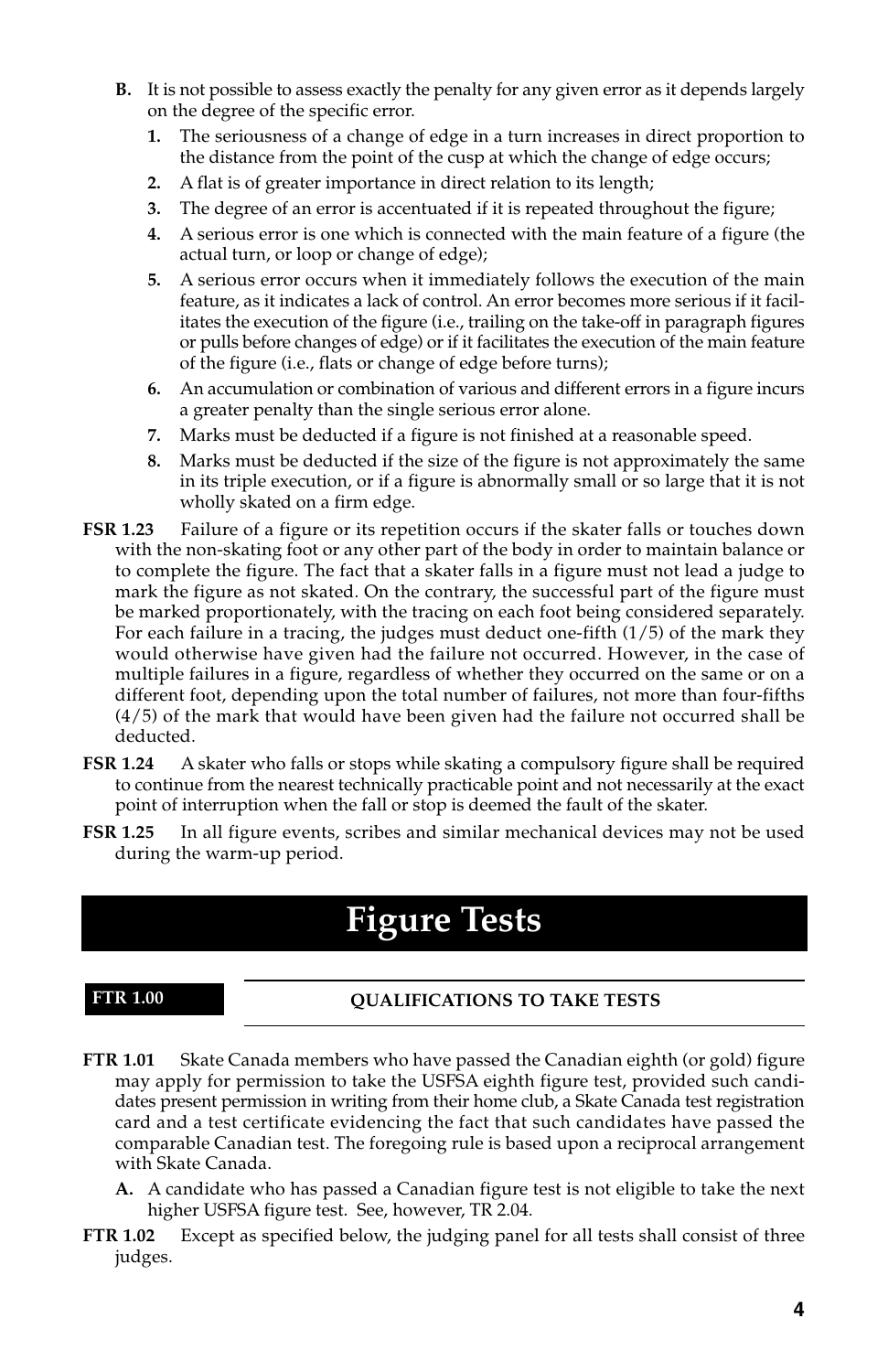- **A.** Preliminary figure and adult bronze figure tests may be judged by one judge who must be an intermediate figure test judge or higher. (See TR 11.03 for Special Olympics test rules).
- **FTR 1.03** The USFSA Test Report Form shall be used to report all figure tests.

**FTR 1.04** The emblems available for figure tests are:

Preliminary - Preliminary Pin First - Bronze Medal, Top Bar inscribed "Figures" and ribbon Second - Bronze Bar inscribed with figure "2" Third - Bronze Bar inscribed with figure "3" Fourth - Silver Medal, Top Bar inscribed "Figures" and ribbon Fifth - Silver Bar inscribed with figure "5" Sixth - Silver Bar inscribed with figure "6" Seventh - Silver Bar inscribed with figure "7" Eighth - Gold Medal, Top Bar inscribed "Gold Figures" and ribbon Adult Bronze - Bronze Medal, Top Bar inscribed "Adult Figure" and ribbon Adult Silver - Silver Medal, Top Bar inscribed "Adult Figure" and ribbon Adult Gold - Gold Medal, Top Bar inscribed "Adult Figure" and ribbon

- **FTR 1.05** Test certificates will be issued by USFSA Headquarters for each half figure test passed, but medals for figure tests shall be issued only when the entire test is completed.
- **FTR 1.06** The USFSA also awards a gold lapel pin to each candidate passing the eighth figure test or adult gold figure test.
- **FTR 1.07** When judging figure tests, the judges shall stand at a distance from one another and stand so that they do not influence or interfere with the skater in the execution of the figures. At the completion of each figure it is mandatory that all judges inspect the print left on the ice by the skater before recording a final mark.

| <b>TABLE A</b>                        |                  |   |                |   |   |       |   |   |   | <b>AUTHORIZATION TO JUDGE &amp; TRIAL JUDGE FIGURE TESTS</b> |              |      |
|---------------------------------------|------------------|---|----------------|---|---|-------|---|---|---|--------------------------------------------------------------|--------------|------|
| <b>TEST</b>                           |                  |   |                |   |   |       |   |   |   |                                                              | <b>ADULT</b> |      |
| <b>JUDGE</b><br><b>CLASSIFICATION</b> | Pre <sup>*</sup> | 1 | $\overline{2}$ | 3 | 4 | 5     | 6 | 7 | 8 | Bronze*                                                      | Silver       | Gold |
| Prospective Figure                    | T                | T | T              |   |   |       |   |   |   | т                                                            |              |      |
| Low Figure                            |                  |   |                | т | T |       |   |   |   |                                                              | т            |      |
| Intermediate Figure                   |                  |   |                |   |   | T / J | т | T |   |                                                              |              | T    |
| High Figure                           |                  |   |                |   |   |       |   |   | T |                                                              |              |      |
| Gold Figure                           |                  |   |                |   |   |       |   |   |   |                                                              |              |      |

J = Qualified to judge without limitation  $T =$  Qualified to trial judge  $A =$  May be judged by a single judge  $A =$  May be judged by intermediate figure test rank or  $\hat{A}$  = May be judged by intermediate figure  $\hat{A}$  of intermediate figure test judges appointed before 10/92 test judges appointed before 10/92

#### **FTR 2.00**

#### **CLASSIFICATION OF FIGURE TESTS**

**FTR 2.01** The standard figure tests are divided into nine classes to be taken in the following order: preliminary, first, second, third, fourth, fifth, sixth, seventh and eighth.

**A.** The fifth, sixth, seventh and eighth figure tests may, at the option of the candidate, be taken either in their entirety or in two separate parts, designated A and B. See schedule of figure tests. Either Part A or Part B may be taken first. If a candidate elects to take a test in halves, both parts may not be taken on the same day.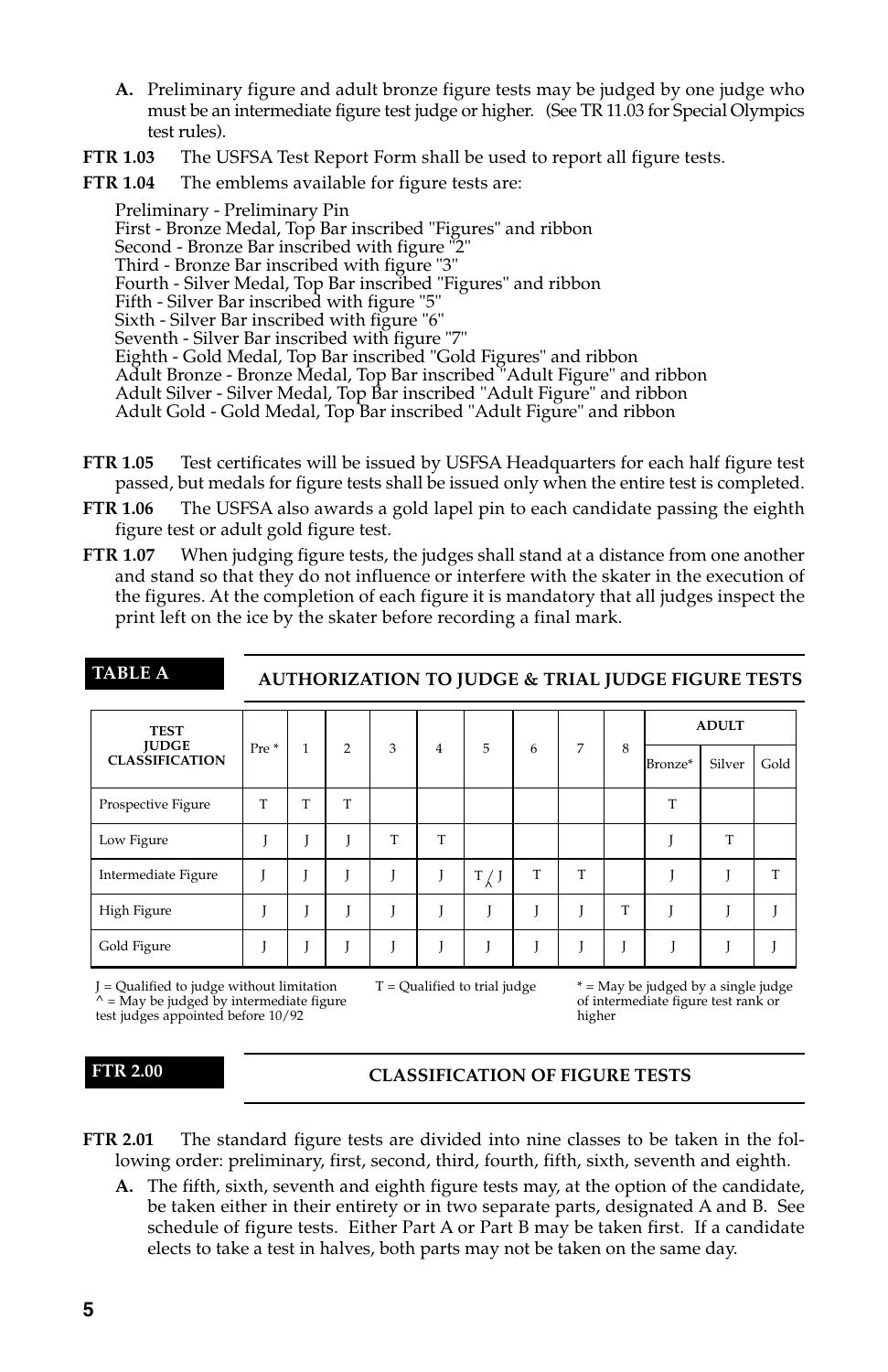- **FTR 2.02** The adult figure tests are divided into three classes to be taken in the following order: bronze, silver and gold.
	- **A.** To qualify for any adult figure test, the candidate must be twenty-five (25) years of age or older and must have passed the preceding adult figure test.

|  | и | π |  |
|--|---|---|--|
|  |   |   |  |

#### **REQUIREMENTS FOR PASSING TESTS**

**FTR 3.01** In order to pass a figure test, a candidate shall have received a passing total or a "Pass" for the entire test or half test from a majority of the judges.

**FTR 3.02** Figure tests may not be stopped.

| I | 4.00 | ï |
|---|------|---|
|   |      |   |

#### **FIGURE TEST RULES**

- **FTR 4.01** The figures shall be skated in the order set forth in the Schedule of Figure Tests (TR 18.00).
- **FTR 4.02** All paragraph figures in the test structure, including paragraph loops, will be skated twice on each foot (four tracings).
- **FTR 4.03** The marks given for each figure shall be added and the sum shall be the total points awarded a candidate by each judge for figures.
- **FTR 4.04** The provisions of SSR 1.01(A) pertaining to the use of the long axis provided by a figure previously skated shall not apply to the test structure. However, the skater must not use painted lines or marks on the ice as a tangent, axis or start and must not locate or place turns on them.
- **FTR 4.05** A candidate taking the preliminary or the adult bronze figure test may mark the center of each figure before proceeding to skate the figure.
- **FTR 4.06** All of the restrictions of TR 14.04 may be waived with the permission of the chair of the Tests Committee for a skater who has a medically certified severe visual handicap.

**FTR 5.00**

#### **MARKING OF FIGURE TESTS**

- **FTR 5.01** The skating standards regulations governing the manner of performance and the marking of figure skating and ice dancing shall apply to all figure tests.
- **FTR 5.02** For all tests except the preliminary figure and adult bronze figure the following information is listed:
	- **A.** Maximum points or mark: the total possible points or mark obtainable for the test from each judge. "Points" as used here is defined as the sum of the marks awarded by a judge for each division of a test.
	- **B.** Passing total: the total points which must be obtained for the test from an individual judge in order to obtain a "Pass" from that judge.
	- **C.** Passing average: the mark that, if obtained in each figure or division of a test would result in a passing total for the test.
- **FTR 5.03** Figure tests shall be marked by each judge on a scale from 0 to 6 in accordance with SSR 1.21. However, the marking of the preliminary figure and adult bronze figure test by each judge shall be on the basis of "Pass" or "Retry" for the entire test.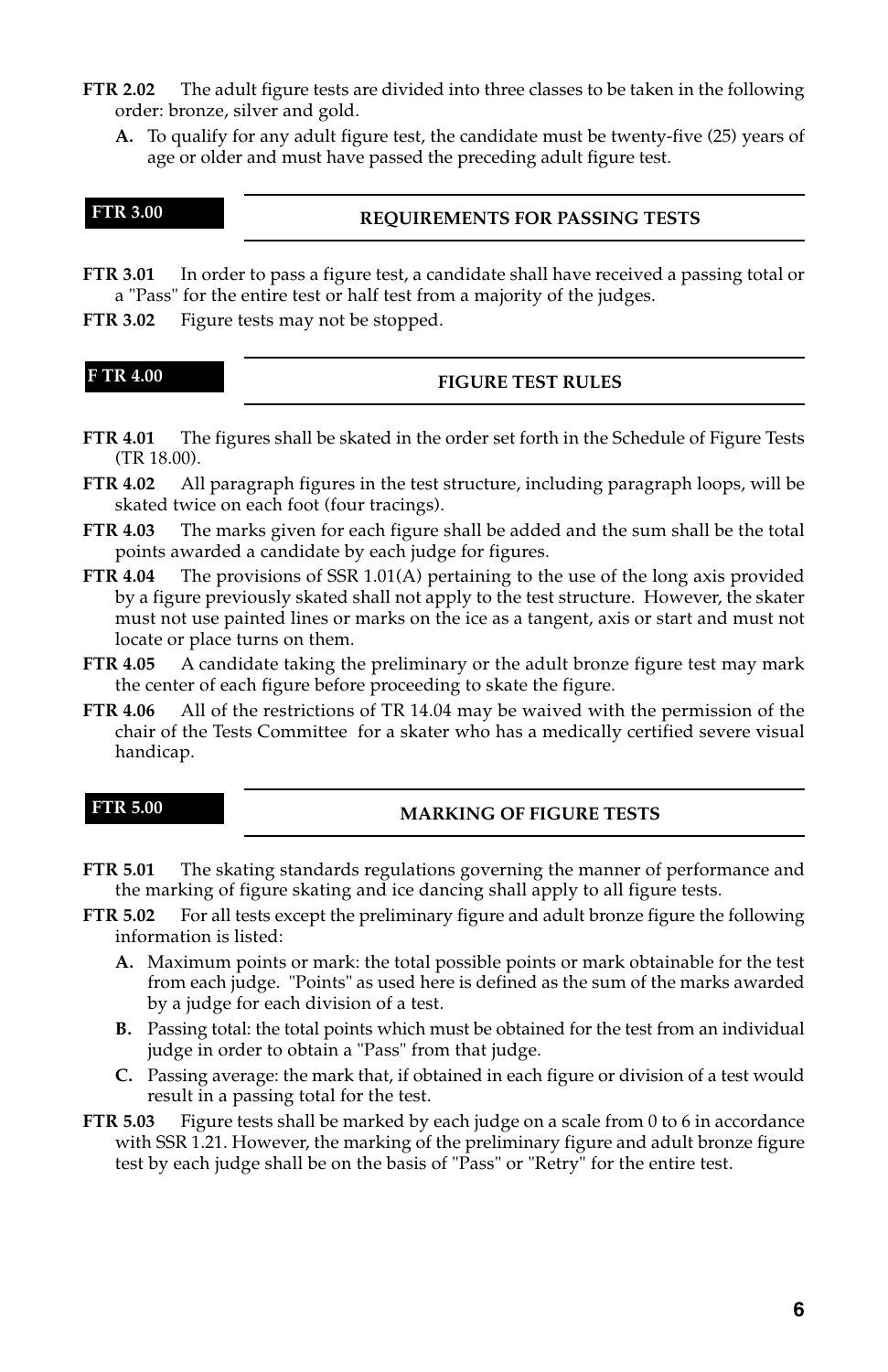#### **RESKATING ANY FIGURE OF A TEST**

- **FTR 6.01** At the completion of any test and before any other test is conducted, the judgein-charge shall ask the other two judges individually if they wish any figure/element reskated before the judges turn in their judging sheets. Should the judges wish a reskate, they shall indicate to the judge-in-charge what they wish to be reskated. This shall be done privately without conference. A reskate shall be granted upon the request of one judge. If two or more judges wish a reskate and do not agree on which figure/element to reskate, the judge-in-charge shall decide. A brief rest and warm-up is permitted before the reskate is performed.
	- **A.** After a figure test, only one figure may be reskated.

**FTR 7.00**

#### **RETAKING A FIGURE TEST**

**FTR 7.01** All tests, when marked "Retry," shall not be retaken prior to the twenty-seventh (27th) day following the date of the original test. Example: A test taken on May 1 and marked "Retry" may not be retaken before May 28, the 28th being the twenty-seventh (27th) day following the date of the original test.

#### **FTR 8.00**

#### **SCHEDULE OF FIGURE TESTS**

The figure tests preliminary through eighth and adult bronze, silver and gold consist of figures only. The figures shall be skated in the order listed.

#### **FTR 8.01 Preliminary Test (PRE)**

| Figure No. | Foot        | Figure        |
|------------|-------------|---------------|
|            | $RFO - LFO$ | Skating Edges |
|            | $RFI - LFI$ | Skating Edges |
| $\equiv$   | $RBO - LBO$ | Skating Edges |
|            | RBI—LBI     | Skating Edges |
| 1a         | $RFO - LFO$ | Circle Eight  |
| 2a         | $RFI - LFI$ | Circle Eight  |
|            | $RFO - LFO$ | Waltz Eight   |

The entire test shall be marked on a "Pass" or "Retry" basis only and individual marks are not awarded.

The skating edges shall be short strokes with correct take-offs from one foot to the other. Five consecutive strokes on each foot shall be skated. The back inside strokes are alternate back inside take-offs by the spiral method.

The candidate must show substantial steadiness and shall be asked to retry for lack of ability to skate clean edges on a flexible and bent knee. Notwithstanding the provisions of SSR 1.01(A) the candidate may mark the center of the figure to be skated with a single mark on the ice, made with the heel of the skate blade, approximately 4 inches long, along the short axis.

(Approximate time for test: 15 minutes.)

Judging panel required: Three low or higher rank figure judges; or one intermediate or higher rank figure judge.

#### **FTR 6.00**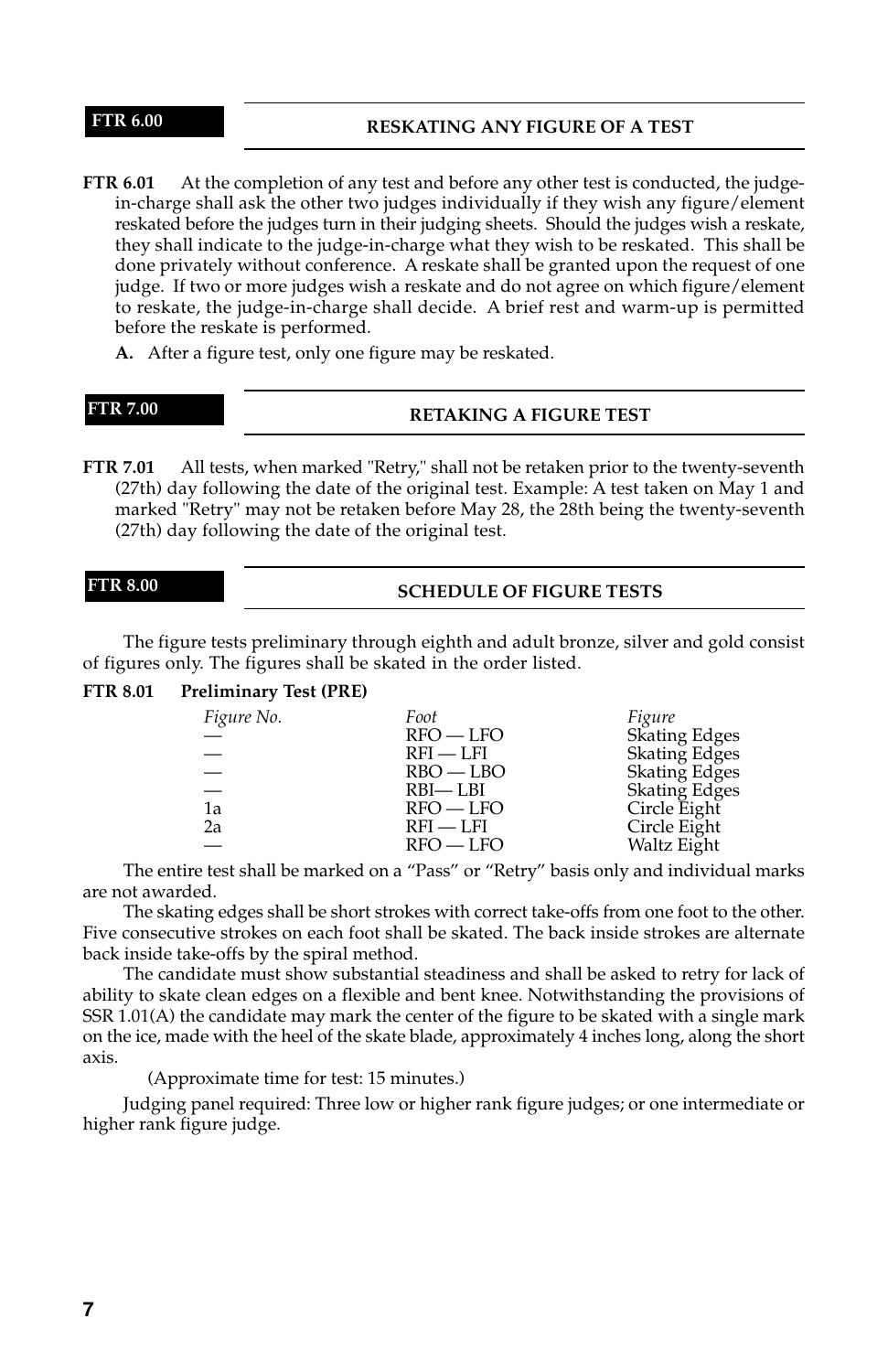| <b>FTR 8.02</b> | First Test (1)  |               |                                  |                       |
|-----------------|-----------------|---------------|----------------------------------|-----------------------|
|                 | Figure No.      | Foot          | Figure                           |                       |
|                 | 1a              | $RFO - LFO$   | Circle Eight                     |                       |
|                 | 2a              | $RFI - LFI$   | Circle Eight                     |                       |
|                 | 5a              | $RFOI - LFIO$ | Serpentine                       |                       |
|                 | 5b              | $LFOI - RFIO$ | Serpentine                       |                       |
|                 | 3a              | $RBO - LBO$   | Circle Eight                     |                       |
|                 | 7a              | $RFO - LFO$   | Three                            |                       |
|                 | Maximum points: | 36.0          | Passing total:<br>$\mathbf{r}$ . | 16.2<br>$\sim$ $\sim$ |

Passing average: 2.7 (Approximate time for test: 20 minutes)

Judging panel required: Three low or higher rank figure judges

#### **FTR 8.03 Second Test (2)**

| Figure No.      | Foot          | Figure                  |
|-----------------|---------------|-------------------------|
| 4ă              | $RBI - LBI$   | Circle Eight            |
| 8a              | $RFO - LBI$   | Three                   |
| 8b              | $LFO - RBI$   | Three                   |
| 9a              | $RFI - LBO$   | Three                   |
| 9b              | $LFI - RBO$   | Three                   |
| 6a              | $RBOI - LBIO$ | Serpentine              |
| 6b              | $LBOI - RBIO$ | Serpentine              |
| Maximum points: | 42.0          | Passing total:<br>21.0  |
|                 |               | 3.0<br>Passing average: |
|                 |               |                         |

(Approximate time for test: 30 minutes)

Judging panel required: Three low or higher rank figure judges

# **FTR 8.04 Third Test (3)**

| $11111$ $100000$ |               |                                               |                     |
|------------------|---------------|-----------------------------------------------|---------------------|
| Figure No.       | Foot          | Figure                                        |                     |
| 10a              | $RFO - LFO$   | Double Three                                  |                     |
| 11a              | $RFI - LFI$   | Double Three                                  |                     |
| 26a              | $RFOI - LBOI$ | Change Three                                  |                     |
| 26 <sub>b</sub>  | $LFOI - RBOI$ | Change Three                                  |                     |
| 28a              | $RFOI - LFO$  |                                               | Change Double Three |
| 28 <sub>b</sub>  | LFOI — RFIO   |                                               | Change Double Three |
| 14a              | $RFO - LFO$   | Loop                                          |                     |
| 15a              | $RFI - LFI$   | Loop                                          |                     |
| Maximum points:  | 48.0          | Passing total:                                | 25.6                |
|                  |               | $P_{\alpha}$ $\sum_{n=1}^{\infty} P_{\alpha}$ | 22                  |

Passing average: 3.2 (Approximate time for test: 35 minutes)

Judging panel required: Three low or higher rank figure judges

# **FTR 8.05 Fourth Test (4)**

| 10010111000(7)  |               |                |                |
|-----------------|---------------|----------------|----------------|
| Figure No.      | Foot          | Figure         |                |
| 12ā             | $RBO - LBO$   | Double Three   |                |
| 13a             | $RBI - LBI$   | Double Three   |                |
| 27a             | $RFIO - LBIO$ | Change Three   |                |
| 27 <sub>b</sub> | $LFIO - RBIO$ | Change Three   |                |
| 19a             | $RFI - LBO$   | <b>Bracket</b> |                |
| 19b             | $LFI - RBO$   | <b>Bracket</b> |                |
| 16a             | $RBO - LBO$   | Loop           |                |
| 17a             | $RBI - LBI$   | Loop           |                |
| Maximum points: | 48.0          | Passing total: | 28.0           |
|                 |               |                | 2 <sub>5</sub> |

Passing average: 3.5 (Approximate time for test: 35 minutes)

Judging panel required: Three intermediate or higher rank figure judges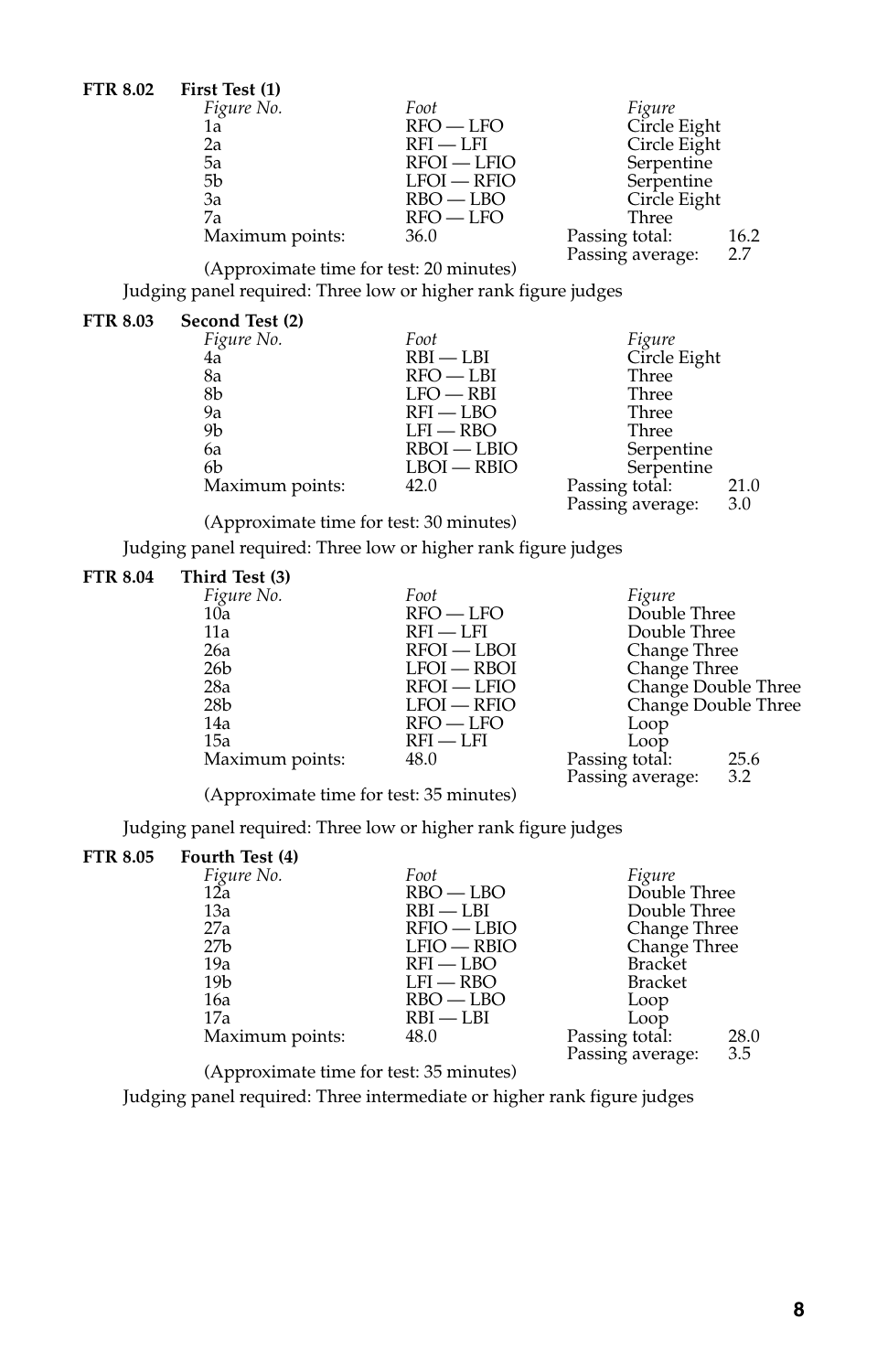| <b>FTR 8.06</b> | Fifth Test (5)  |               |                         |
|-----------------|-----------------|---------------|-------------------------|
|                 | Figure No.      | Foot          | Figure                  |
|                 | 24a             | $RFOI - LFIO$ | One Foot Eight          |
|                 | 24 <sub>b</sub> | $LFOI - RFIO$ | One Foot Eight          |
|                 | 18a             | $RFO - LBI$   | Bracket                 |
|                 | 18b             | $LFO - RBI$   | <b>Bracket</b>          |
|                 | 29a             | $RBOI - LBIO$ | Change Double Three     |
|                 | 29 <sub>b</sub> | $LBOI - RBIO$ | Change Double Three     |
|                 | 30a             | $RFOI - LFIO$ | Change Loop             |
|                 | 30 <sub>b</sub> | $LFOI - RFIO$ | Change Loop             |
|                 | Maximum points: | 48.0          | 29.6<br>Passing total:  |
|                 |                 |               | Passing average:<br>3.7 |

Passing average:<br>(Approximate time for test: 40 minutes)

Judging panel required: Three high or higher rank figure judges. (intermediate figure judges appointed prior to October 1992 may also judge this test.)

| А.       | Fifth Test Part A (5A)                  |                              |                         |
|----------|-----------------------------------------|------------------------------|-------------------------|
|          | Figure No.                              | Foot                         | Figure                  |
|          | 24a                                     | RFOI — LFIO                  | One Foot Eight          |
|          | 24b                                     | $LFOI - RFIO$                | One Foot Eight          |
|          | 29a                                     | RBOI — LBIO                  | Change Double Three     |
|          | 29 <sub>b</sub>                         | $LBOI - RBIO$                | Change Double Three     |
|          | B. Fifth Test Part B (5B)               |                              |                         |
|          | Figure No.                              | Foot                         | Figure                  |
|          | 18a                                     | $RFO - LBI$                  | <b>Bracket</b>          |
|          | 18 <sub>b</sub>                         | $LFO - RBI$                  | <b>Bracket</b>          |
|          | 30a                                     | RFOI — LFIO                  | Change Loop             |
|          | 30 <sub>b</sub>                         | $LFOI - RFIO$                | Change Loop             |
|          | Passing average:                        | 3.7                          |                         |
|          | Passing total for each part: 14.8       |                              |                         |
| FTR 8.07 | Sixth Test (6)                          |                              |                         |
|          | Figure No.                              | Foot                         | Figure                  |
|          | 34a                                     | $RFO$ - $LFI$                | Paragraph Three         |
|          | 34b                                     | $LFO - RFI$                  | Paragraph Three         |
|          | 22a                                     | RFO — LBO                    | Counter                 |
|          | 22 <sub>b</sub>                         | $LFO - RBO$                  | Counter                 |
|          | 23a                                     | RFI — LBI                    | Counter                 |
|          | 23 <sub>b</sub>                         | $LFI - RBI$                  | Counter                 |
|          | 32a                                     | RFOI — LBOI                  | Change Bracket          |
|          | 32b<br>33a                              | LFOI — RBOI<br>$RFIO - LBIO$ | Change Bracket          |
|          | 33b                                     | LFIO — RBIO                  | Change Bracket          |
|          |                                         |                              | Change Bracket          |
|          |                                         |                              |                         |
|          | Maximum points:                         | 60.0                         | 40.0<br>Passing total:  |
|          | (Approximate time for test: 50 minutes) |                              | 4.0<br>Passing average: |

Judging panel required: Three high or higher rank figure judges.

# **A. Sixth Test Part A (6A)**

| 34a<br>22a<br>22 <sub>b</sub> | Foot<br>$RFO - LFI$<br>$RFO - LBO$<br>$LFO - RBO$ | Figure<br>Paragraph Three<br>Counter<br>Counter |
|-------------------------------|---------------------------------------------------|-------------------------------------------------|
| 32 <sub>b</sub>               | $LFOI - RBOI$                                     | Change Bracket<br>Change Bracket                |
| B. Sixth Test Part B (6B)     |                                                   |                                                 |
| Figure No.                    | Foot                                              | Figure                                          |
| 34b                           | $LFO - RFI$                                       | Paragraph Three                                 |
| 23a                           | $RFI - LBI$                                       | Counter                                         |
| 23 <sub>b</sub>               | $LFI - RBI$                                       | Counter                                         |
| 33a                           | $RFIO - LBIO$                                     | Change Bracket                                  |
| 33 <sub>b</sub>               | LFIO — RBIO                                       | Change Bracket                                  |
|                               | 4.0                                               |                                                 |
|                               | 20.0                                              |                                                 |
|                               | Figure No.<br>32a<br>Passing average:             | $RFOI - LBOI$<br>Passing total for each part:   |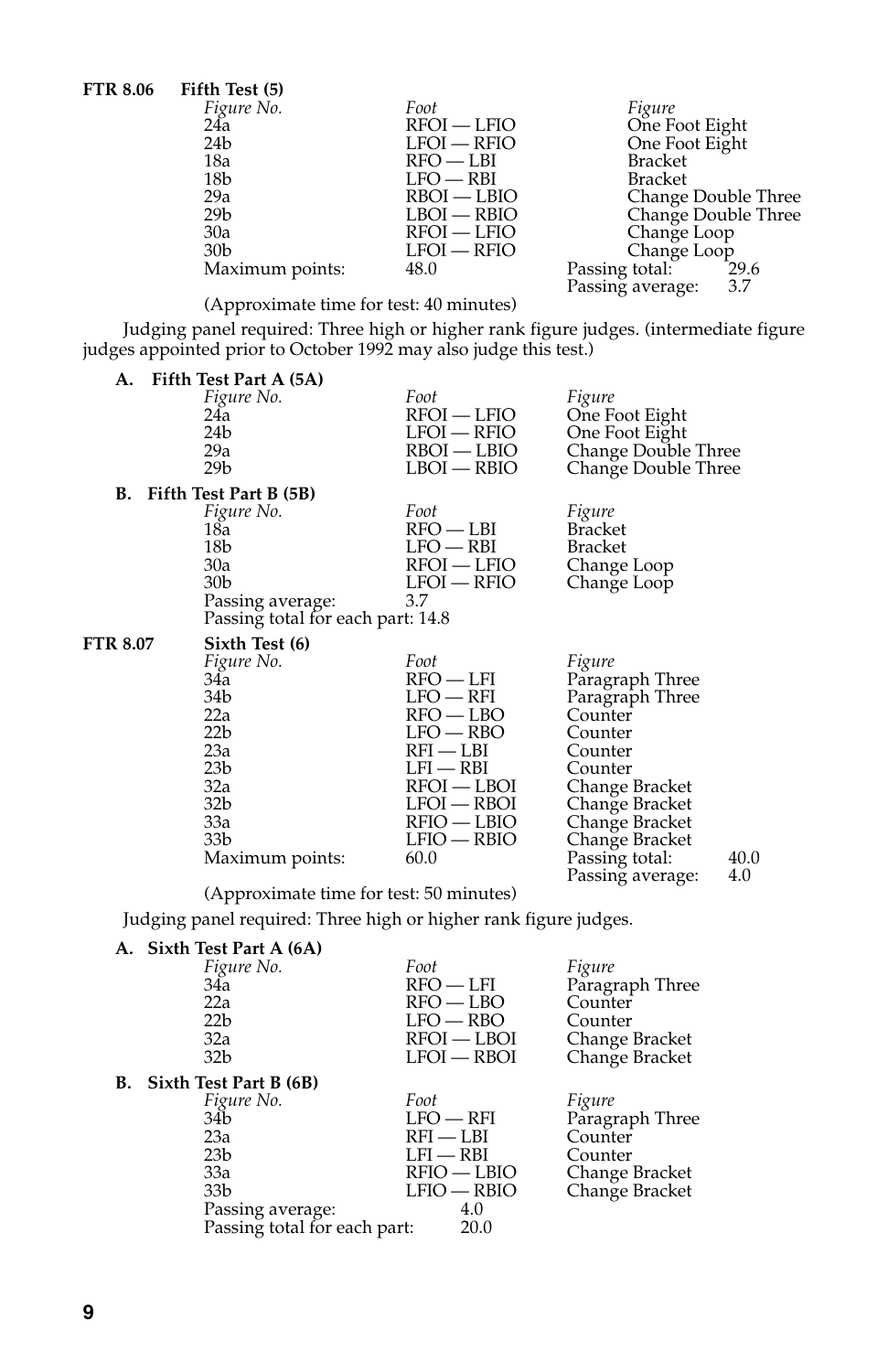| <b>FTR 8.08</b> | Seventh Test (7) |               |                  |      |
|-----------------|------------------|---------------|------------------|------|
|                 | Figure No.       | Foot          | Figure           |      |
|                 | 25a              | $RBOI - LBIO$ | One Foot Eight   |      |
|                 | 25 <sub>b</sub>  | LBOI — RBIO   | One Foot Eight   |      |
|                 | 35a              | $RBO - LBI$   | Paragraph Three  |      |
|                 | 35b              | $LBO$ — RBI   | Paragraph Three  |      |
|                 | 20a              | $RFO - LBO$   | Rocker           |      |
|                 | 20 <sub>b</sub>  | $LFO - RBO$   | Rocker           |      |
|                 | 21a              | $RFI - LBI$   | Rocker           |      |
|                 | 21 <sub>b</sub>  | $LFI - RBI$   | Rocker           |      |
|                 | 31a              | $RBOI - LBIO$ | Change Loop      |      |
|                 | 31 <sub>b</sub>  | $LBOI - RBIO$ | Change Loop      |      |
|                 | Maximum points:  | 60.0          | Passing total:   | 42.0 |
|                 |                  |               | Passing average: | 4.2  |

(Approximate time for test: 50 minutes)

Judging panel required: Three high or higher rank figure judges.

|          | A. Seventh Test Part A (7A)                       |               |                               |  |
|----------|---------------------------------------------------|---------------|-------------------------------|--|
|          | Figure No.                                        | Foot          | Figure                        |  |
|          | 25a                                               | $RBOI - LBIO$ | One Foot Eight                |  |
|          | 25 <sub>b</sub>                                   | $LBOI - RBIO$ | One Foot Eight                |  |
|          | 20a                                               | $RFO - LBO$   | Rocker                        |  |
|          | 20 <sub>b</sub>                                   | $LFO - RBO$   | Rocker                        |  |
|          | 31a                                               | $RBOI - LBIO$ | Change Loop                   |  |
|          | B. Seventh Test Part B (7B)                       |               |                               |  |
|          | Figure No.                                        | Foot          | Figure                        |  |
|          | 35a                                               | RBO-LBI       | Paragraph Three               |  |
|          | 35b                                               | $LBO$ — RBI   | Paragraph Three               |  |
|          | 21a                                               | $RFI - LBI$   | Rocker                        |  |
|          | 21 <sub>b</sub>                                   | $LFI - RBI$   | Rocker                        |  |
|          | 31 <sub>b</sub>                                   | $LBOI - RBIO$ | Change Loop                   |  |
|          | Passing average:                                  | 4.2           |                               |  |
|          | Passing total for each part:                      | 21.0          |                               |  |
| FTR 8.09 | Eighth Test (8)                                   |               |                               |  |
|          | Figure No.                                        | Foot          | Figure                        |  |
|          | 36a                                               | $RFO - LFI$   | Paragraph Double Three        |  |
|          | 36b                                               | $LFO - RFI$   | Paragraph Double Three        |  |
|          | 37a                                               | RBO — LBI     | Paragraph Double Three        |  |
|          | 37 <sub>b</sub>                                   | $LBO - RBI$   | Paragraph Double Three        |  |
|          | 40a                                               | $RFO - LFI$   | Paragraph Bracket             |  |
|          | 40 <sub>b</sub>                                   | $LFO - RFI$   | Paragraph Bracket             |  |
|          | 41a                                               | $RBO - LBI$   | Paragraph Bracket             |  |
|          | 41b                                               | $LBO - RBI$   | Paragraph Bracket             |  |
|          | 38a                                               | $RFO - LFI$   | Paragraph Loop                |  |
|          | 38 <sub>b</sub>                                   | $LFO$ — RFI   | Paragraph Loop                |  |
|          | 39a                                               | $RBO - LBI$   | Paragraph Loop                |  |
|          | 39b                                               | $LBO - RBI$   | Paragraph Loop                |  |
|          | Maximum points:                                   | 72.0          | Passing total:<br>54.0<br>4.5 |  |
|          | (Approximate time for test: 50 minutes)           |               | Passing average:              |  |
|          |                                                   |               |                               |  |
|          | Judging panel required: Three gold figure judges. |               |                               |  |

# **A. Eighth Test Part A (8A)**

| Figure No.      | Foot        | Figure                 |
|-----------------|-------------|------------------------|
| 36a             | $RFO - LFI$ | Paragraph Double Three |
| 36b             | $LFO - RFI$ | Paragraph Double Three |
| 37a             | $RBO - LBI$ | Paragraph Double Three |
| 37 <sub>b</sub> | $LBO - RBI$ | Paragraph Double Three |
| 38a             | $RFO - LFI$ | Paragraph Loop         |
| 38 <sub>b</sub> | $LFO - RFI$ | Paragraph Loop         |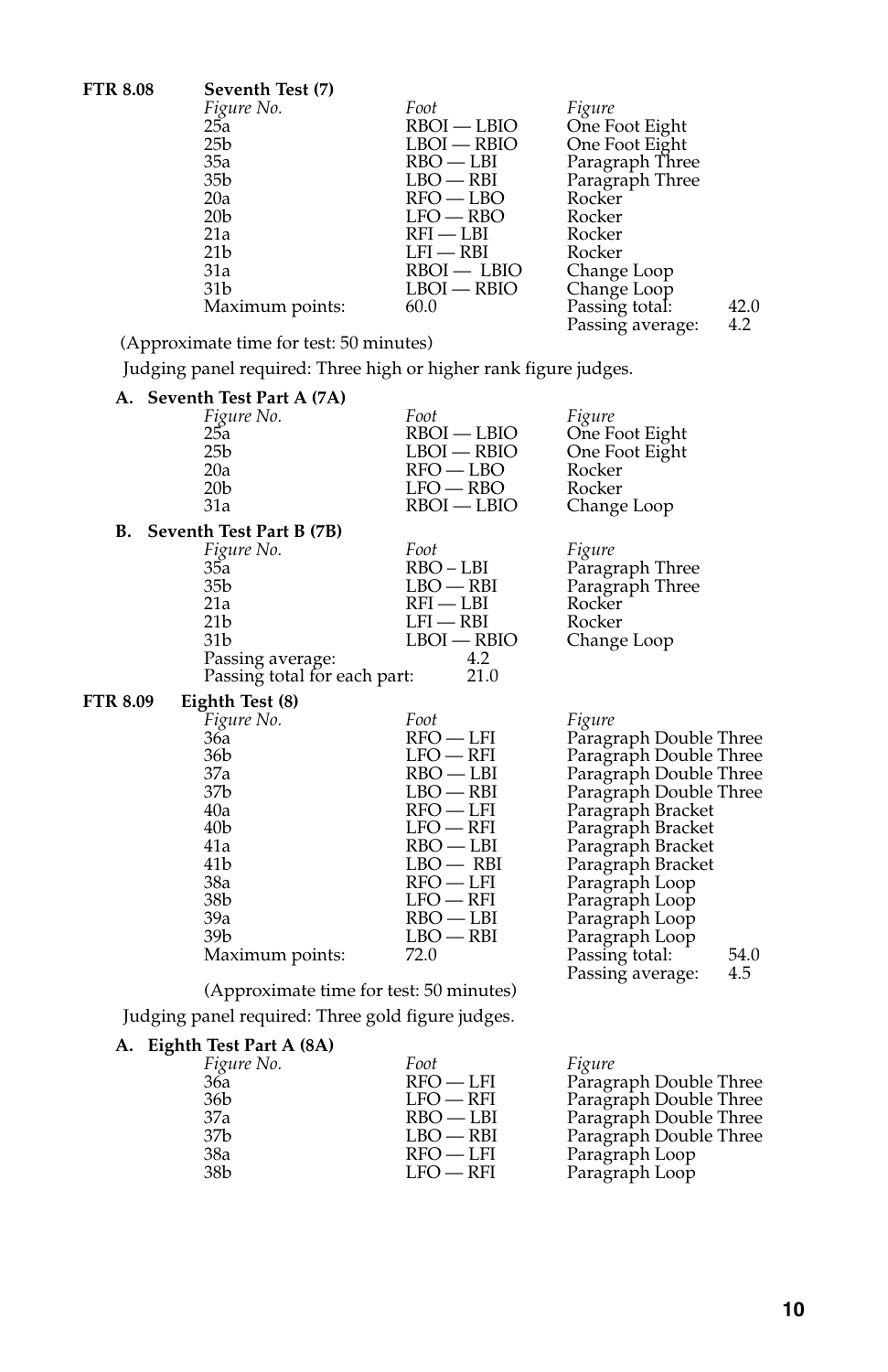| В.       | Eighth Test Part B (8B)                 |                                                 |                           |
|----------|-----------------------------------------|-------------------------------------------------|---------------------------|
|          | Figure No.                              | Foot                                            | Figure                    |
|          | 40ā                                     | $RFO - LFI$                                     | Paragraph Bracket         |
|          | 40 <sub>b</sub>                         | $LFO - RFI$                                     | Paragraph Bracket         |
|          | 41a                                     | $RBO - LBI$                                     | Paragraph Bracket         |
|          | 41b                                     | $LBO - RBI$                                     | Paragraph Bracket         |
|          | 39a                                     | $RBO - LBI$                                     | Paragraph Loop            |
|          | 39 <sub>b</sub>                         | $LBO$ — RBI                                     | Paragraph Loop            |
|          | Passing average:                        | 4.5                                             |                           |
|          | Passing total for each part:            | 27.0                                            |                           |
| FTR 8.10 | <b>Adult Bronze Figure Test (BFI)</b>   |                                                 |                           |
|          | Figure No.                              | Foot                                            | Figure                    |
|          |                                         | $RBO - LBO$                                     | <b>Skating Edges</b>      |
|          |                                         | $RBI - LBI$                                     | Skating Edges             |
|          | 1a                                      | $RFO - LFO$                                     | Circle Eight              |
|          | 2a                                      | $RFI - LFI$                                     | Circle Eight              |
|          | 5a/5b                                   | (starting foot choice of skater)<br>$RFO - LFO$ | Serpentine<br>Waltz Eight |
|          | (Approximate time for test: 15 minutes) |                                                 |                           |
|          |                                         |                                                 |                           |

Judging panel required: Three low or higher rank figure judges; or one intermediate or higher rank figure judge.

The entire test shall be marked on a "Pass" or "Retry" basis only and individual marks are not awarded.

The skating edges shall be short strokes with correct take-offs from one foot to the other. Five consecutive strokes on each foot shall be skated. The back inside strokes are alternate back inside take-offs by the spiral method.

The candidate must show steadiness and shall be marked "Retry" for lack of ability to skate clean edges on a flexible and bent knee. Notwithstanding the provisions of SSR 1.01(A), the candidate may mark the center of the figure to be skated with a single mark on the ice made with the heel of the skate blade, approximately 4 inches long, along the short axis.<br> **ETP 8.11** Adult Silver Figure Test (SEI)

| <b>FTR 8.11</b> | <b>Adult Silver Figure Test (SFI)</b> |                    |                                    |             |  |
|-----------------|---------------------------------------|--------------------|------------------------------------|-------------|--|
|                 | Figure No.                            | Foot               | Figure                             |             |  |
|                 | За                                    | $RBO - LBO$        | Circle Eight                       |             |  |
|                 | 4a                                    | $RBI - LBI$        | Circle Eight                       |             |  |
|                 | 6a/6b                                 | (choice of skater) | Serpentine                         |             |  |
|                 | 8a/8b/9a/9b                           | (choice of skater) | Three                              |             |  |
|                 | 26a/26b/27a/27b                       | (choice of skater) | Change Three                       |             |  |
|                 | Maximum points:                       | 30.0               | Passing total:<br>Passing average: | 15.0<br>3.0 |  |

(Approximate time for test: 20 minutes)

Judging panel required: Three intermediate or higher rank figure judges.

#### **FTR 8.12 Adult Gold Figure Test (GFI)**

| Figure No.      | Foot                             | Figure                          |
|-----------------|----------------------------------|---------------------------------|
| 24a/24b         | (starting foot choice of skater) | One Foot Eight                  |
| 10a/11a/12a/13a | (choice of skater)               | Double Three                    |
| 18a/18b/19a/19b | (choice of skater)               | <b>Bracket</b>                  |
| 32a/32b/33a/33b | (choice of skater)               | Change Bracket                  |
| 14a/15a/16a/17a | (choice of skater)               | Loop                            |
| 30a/30b/31a/31b | (choice of skater)               | Change Loop                     |
|                 | Figure of choice                 | Creative (submit sketch of      |
|                 |                                  | pattern prior to start of test) |
|                 |                                  | or any figure from USFSA        |
|                 |                                  | structure.                      |
| Maximum points: | 42.0                             | 24.5<br>Passing total:          |
|                 |                                  | 3.5<br>Passing average:         |
|                 |                                  |                                 |

(Approximate time for test: 30 minutes)

Judging panel required: Three high or higher rank figure judges.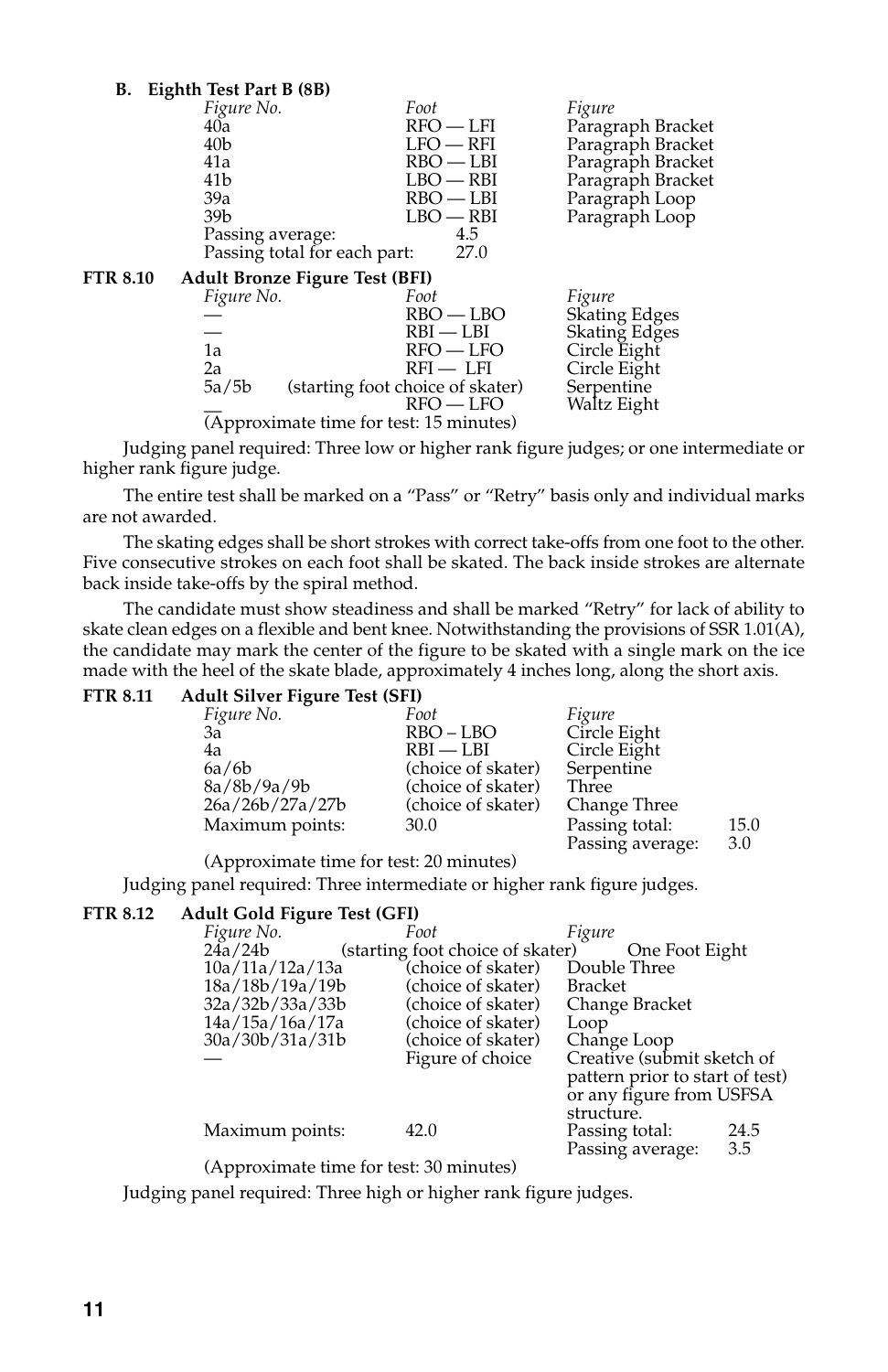# **Diagrams of Figures**

#### **Centers**

These diagrams are illustrative of the general methods by which the figures should be skated. The specific rules for the performance of figures are contained in the Skating Standards Regulation SSR 1.2.



**a.** To begin a figure, the skater must stand on the flats of the blades slightly before the intersection of the long and short axes of the figure.

**b.** The point of initial strike shall normally be on the long axis, it being recognized that only at a short distance beyond the long axis will the full weight of the body be placed on the skate with the distinct trace starting at this point.

**c.** The diagrams which follow illustrate the general appearance of the figures, the trace being indicated ONLY from the point at which the weight has been fully placed on the skate.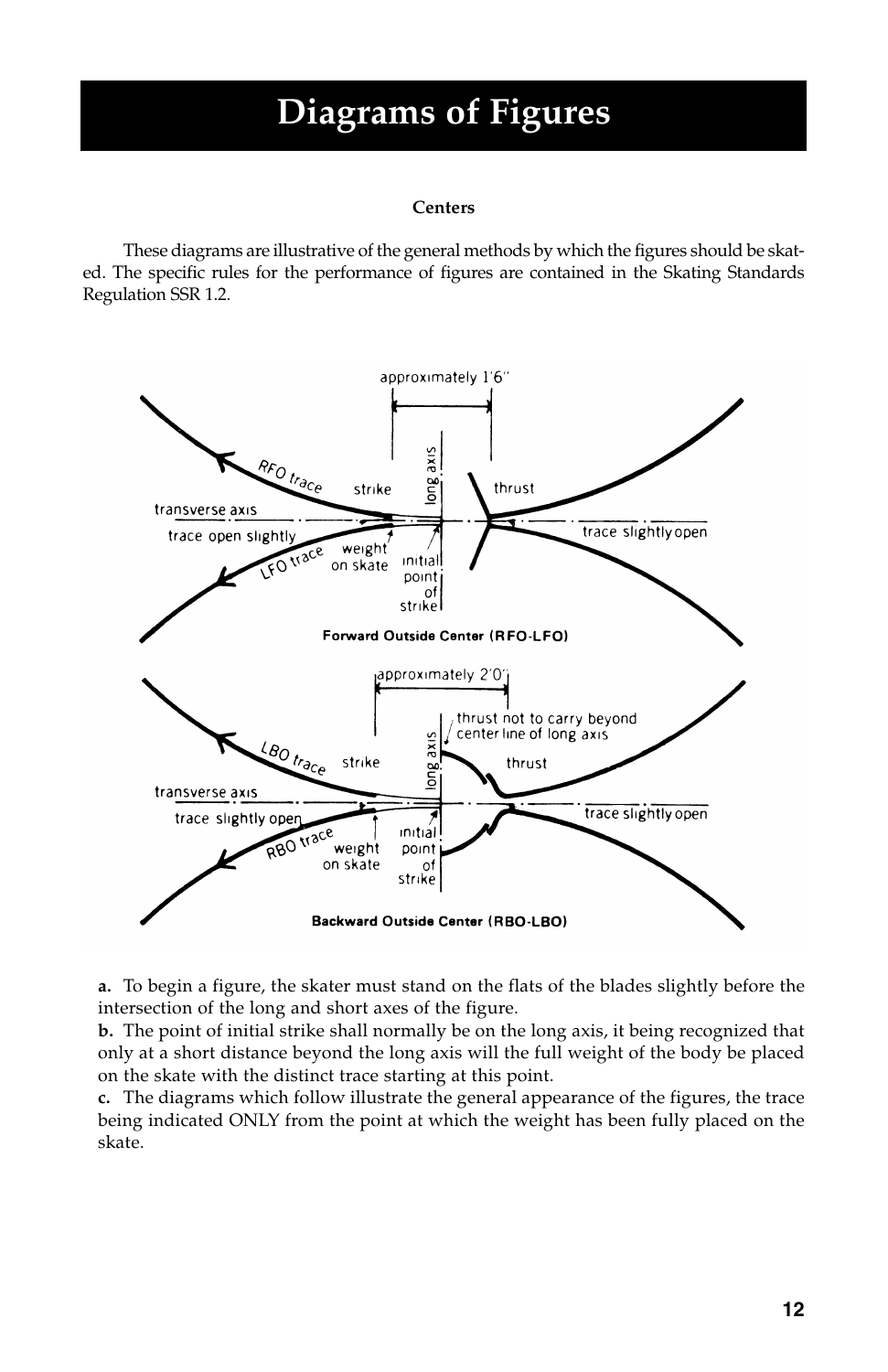

| <b>Figure</b><br>Number | Description | <b>Test</b> |
|-------------------------|-------------|-------------|
| 1a                      | RFO, LFO    | 1           |
| 1b                      | LFO, RFO    |             |
| 2a                      | RFI, LFI    | 1           |
| 2 <sub>b</sub>          | LFI, RFI    |             |
| 3a                      | RBO, LBO    | 1           |
| 3 <sub>b</sub>          | LBO, RBO    |             |
| 4a                      | RBI, LBI    | 2           |
| 4 <sub>b</sub>          | LBI, RBI    |             |

**CIRCLE EIGHT**



**Figure**

| $    -$<br>Number | Description | Test |
|-------------------|-------------|------|
| 5a                | RFOI, LFIO  | 1    |
| 5b                | LFOI, RFIO  | 1    |
| 6а                | RBOI, LBIO  | 2    |
| 6b                | LBOI, RBIO  |      |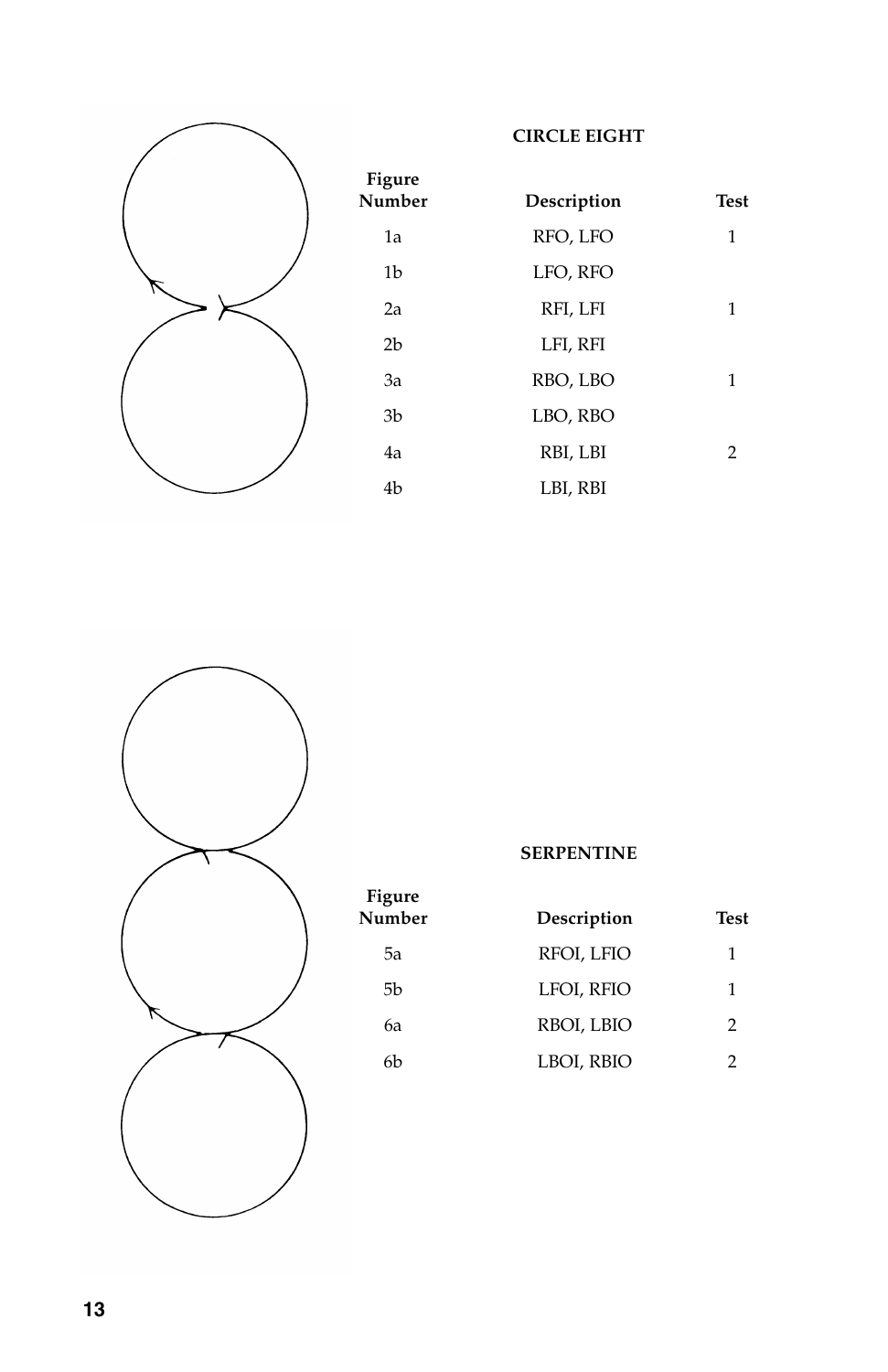

**Figure**

**THREE**

| Number | Description | Test |
|--------|-------------|------|
| 7a     | RFO, LFO    |      |
| 7b     | LFO, RFO    |      |
|        |             |      |



**Figure Number Description Test** 8a RFO, LBI 2 8b LFO, RBI 2 9a RFI, LBO 2 9b LFI, RBO 2

**THREE**



**Figure Number Description** Test 10a RFO, LFO 3 10b LFO, RFO 11a RFI, LFI 3 11b LFI, RFI 12a RBO, LBO 4 12b LBO, RBO 13a RBI, LBI 4 13b LBI, RBI

**DOUBLE THREE**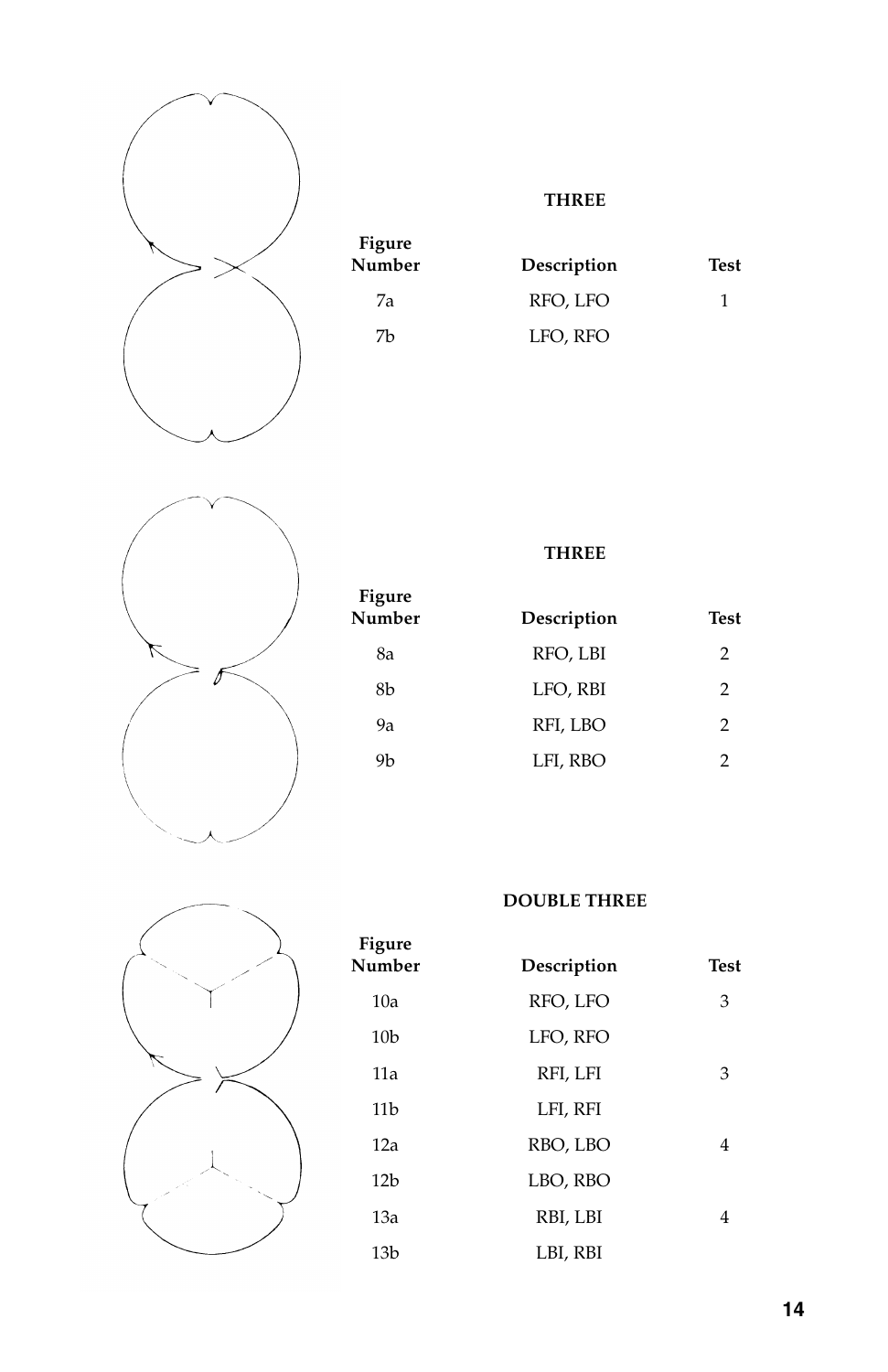

| <b>Figure</b><br>Number | Description | <b>Test</b> |
|-------------------------|-------------|-------------|
| 14a                     | RFO, LFO    | 3           |
| 14 <sub>b</sub>         | LFO, RFO    |             |
| 15a                     | RFI, LFI    | 3           |
| 15 <sub>b</sub>         | LFI, RFI    |             |
| 16a                     | RBO, LBO    | 4           |
| 16 <sub>b</sub>         | LBO, RBO    |             |
| 17a                     | RBI, LBI    | 4           |
| 17b                     | LBI, RBI    |             |

**LOOP**



|                         | <b>BRACKET</b> |             |
|-------------------------|----------------|-------------|
| <b>Figure</b><br>Number | Description    | <b>Test</b> |
| 18a                     | RFO, LBI       | 5           |
| 18 <sub>b</sub>         | LFO, RBI       | 5           |
| 19a                     | RFI, LBO       | 4           |
| 19 <sub>b</sub>         | LFI, RBO       |             |
|                         |                |             |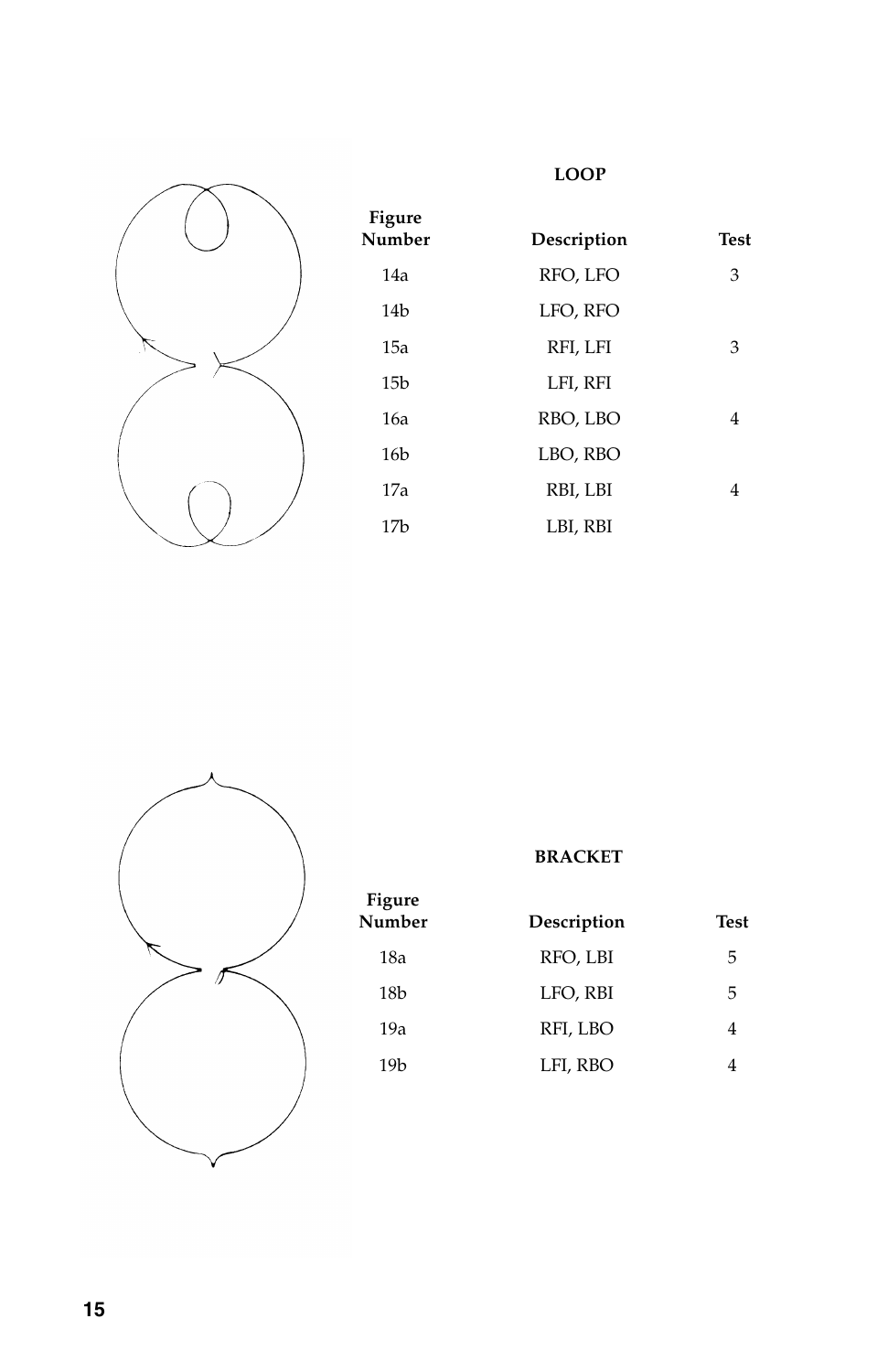

| <b>Figure</b><br>Number | Description | Test |
|-------------------------|-------------|------|
| 20a                     | RFO, LBO    | 7    |
| 20 <sub>b</sub>         | LFO, RBO    | 7    |
| 21a                     | RFI, LBI    | 7    |
| 21 <sub>b</sub>         | LFI, RBI    |      |

**ROCKER**



| Figure<br>Number | Description | Test |
|------------------|-------------|------|
| 22a              | RFO, LBO    | 6    |
| 22h              | LFO, RBO    | 6    |
| 23a              | RFI, LBI    | 6    |
| 23h              | LFI, RBI    | h    |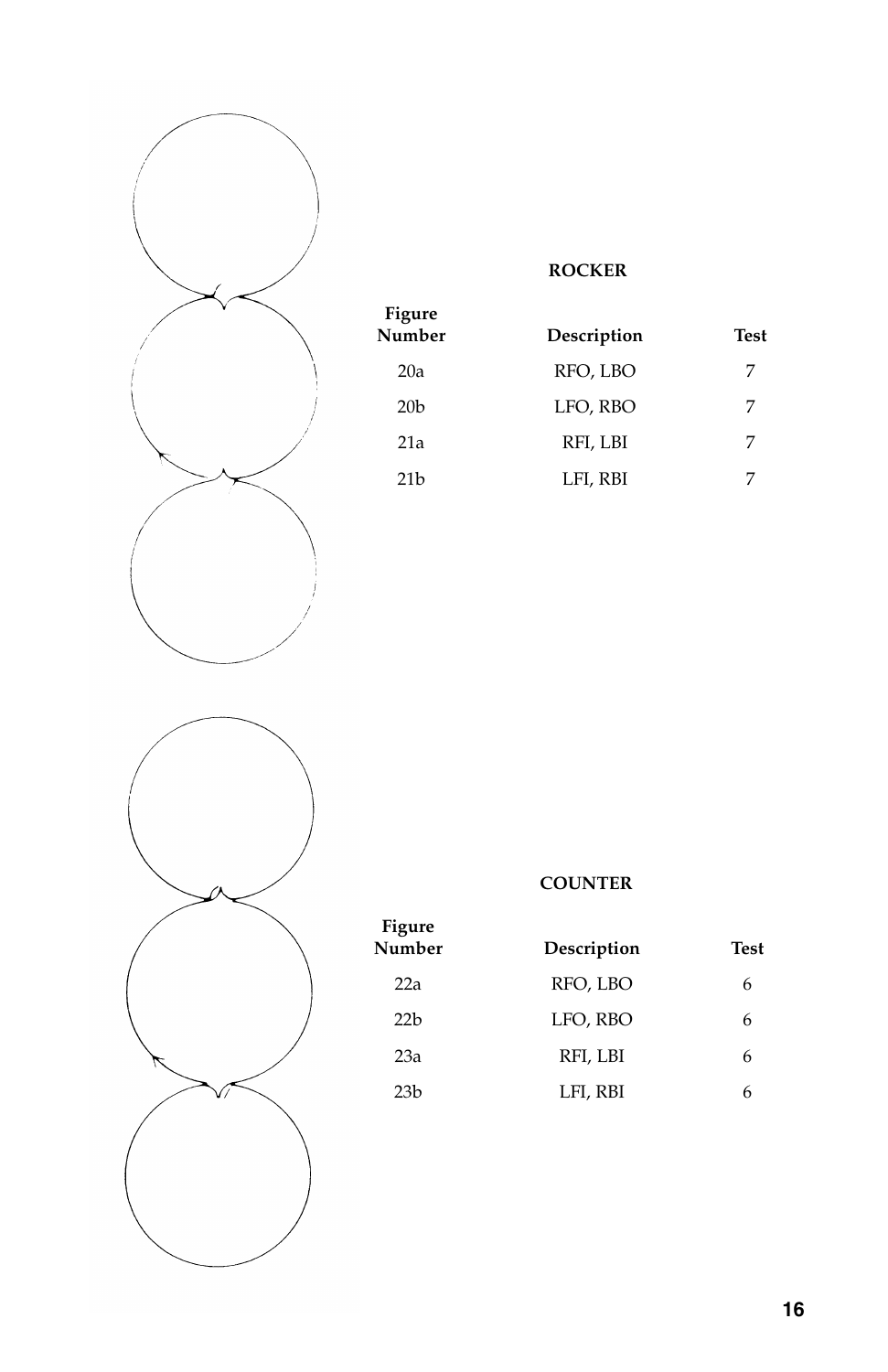

| <b>Figure</b><br>Number | Description | Test |
|-------------------------|-------------|------|
| 24a                     | RFOI, LFIO  | 5    |
| 24b                     | LFOI, RFIO  | 5    |
| 25a                     | RBOI, LBIO  | 7    |
| 25h                     | LBOI, RBIO  |      |

**ONE FOOT EIGHT**



# **CHANGE THREE**

| Figure<br>Number | Description | Test |
|------------------|-------------|------|
| 26a              | RFOI, LBOI  | 3    |
| 26 <sub>b</sub>  | LFOI, RBOI  | 3    |
| 27a              | RFIO, LBIO  |      |
| 27h              | LFIO, RBIO  |      |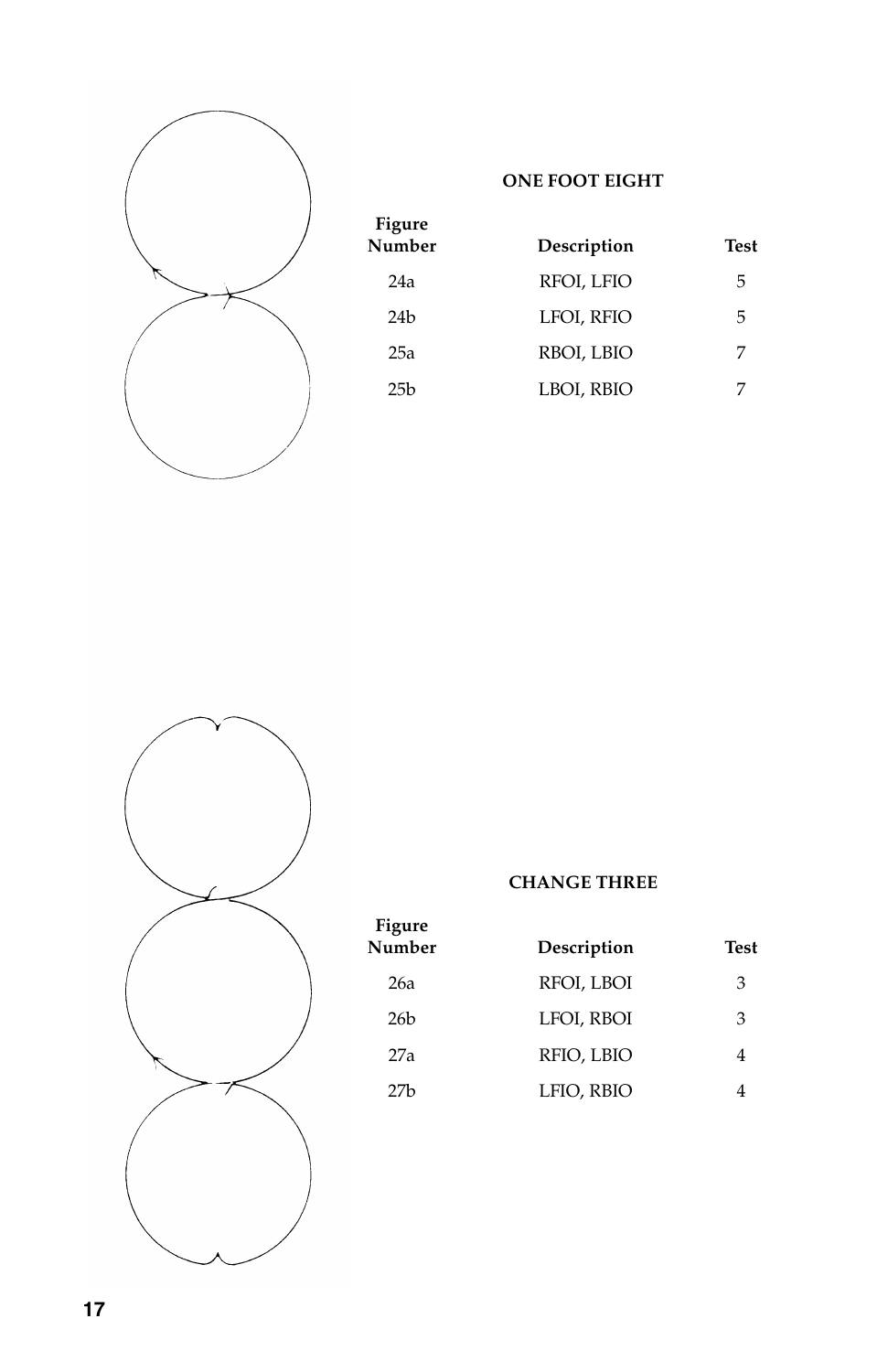

# **CHANGE DOUBLE THREE**

| Figure          |             |      |  |
|-----------------|-------------|------|--|
| Number          | Description | Test |  |
| 28a             | RFOI, LFIO  | 3    |  |
| 28 <sub>b</sub> | LFOI, RFIO  | 3    |  |
| 29a             | RBOI, LBIO  | 5    |  |
| 29h             | LBOI, RBIO  | 5    |  |



# **CHANGE LOOP**

| Figure<br>Number | Description | <b>Test</b> |
|------------------|-------------|-------------|
| 30a              | RFOI, LFIO  | 5           |
| 30 <sub>b</sub>  | LFOI, RFIO  | 5           |
| 31a              | RBOI, LBIO  | 7           |
| 31 b             | LBOI, RBIO  |             |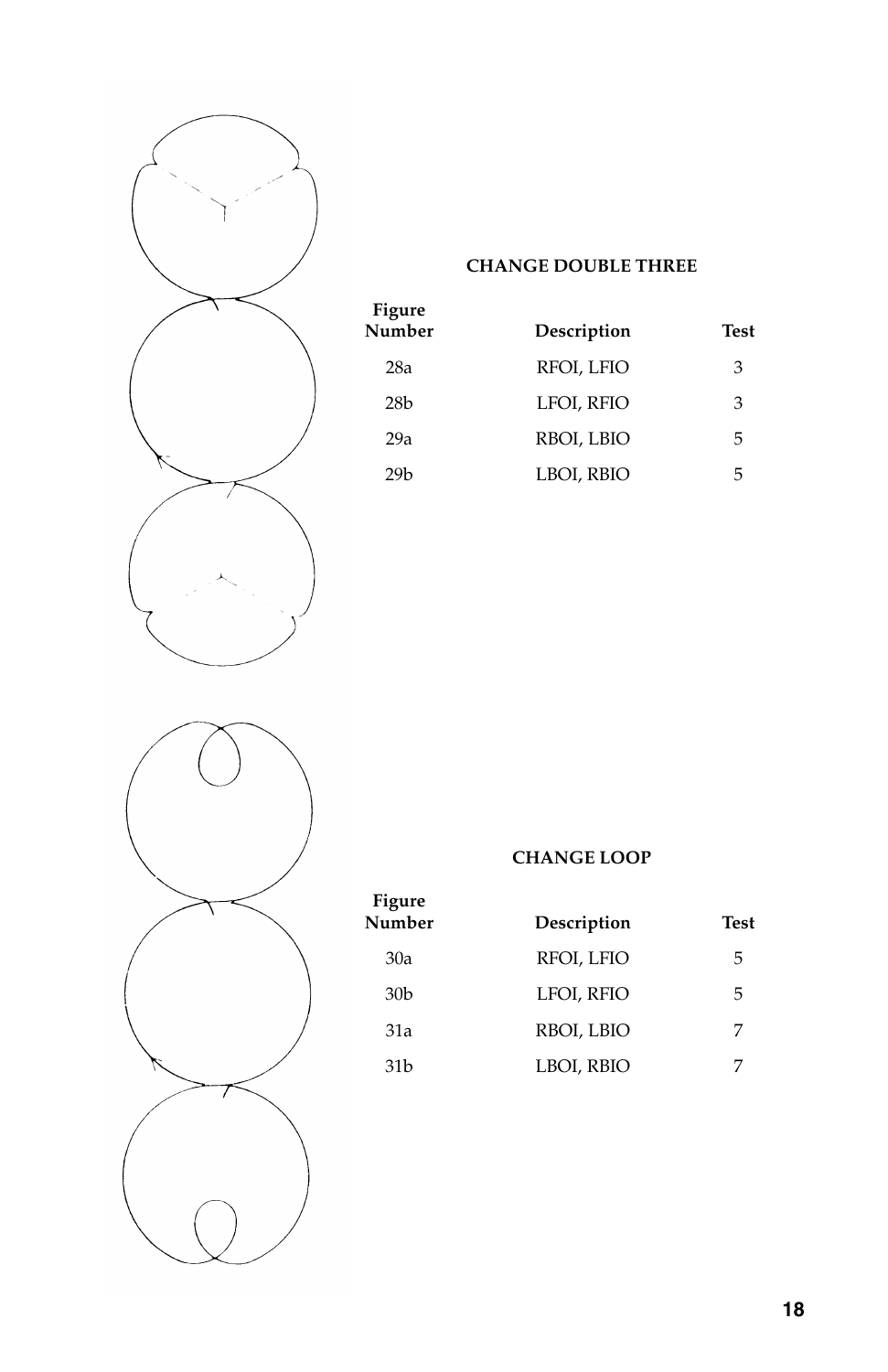

**Figure**

# **CHANGE BRACKET**

| <b>rigure</b><br>Number | Description | <b>Test</b> |
|-------------------------|-------------|-------------|
| 32a                     | RFOI, LBOI  | 6           |
| 32 <sub>b</sub>         | LFOI, RBOI  | 6           |
| 33a                     | RFIO, LBIO  | 6           |
| 33b                     | LFIO, RBIO  |             |



# **PARAGRAPH THREE**

| <b>Figure</b><br>Number | Description | <b>Test</b> |
|-------------------------|-------------|-------------|
| 34a                     | RFO, LFI    | 6           |
| 34b                     | LFO, RFI    | 6           |
| 35a                     | RBO, LBI    | 7           |
| 35 <sub>b</sub>         | LBO, RBI    |             |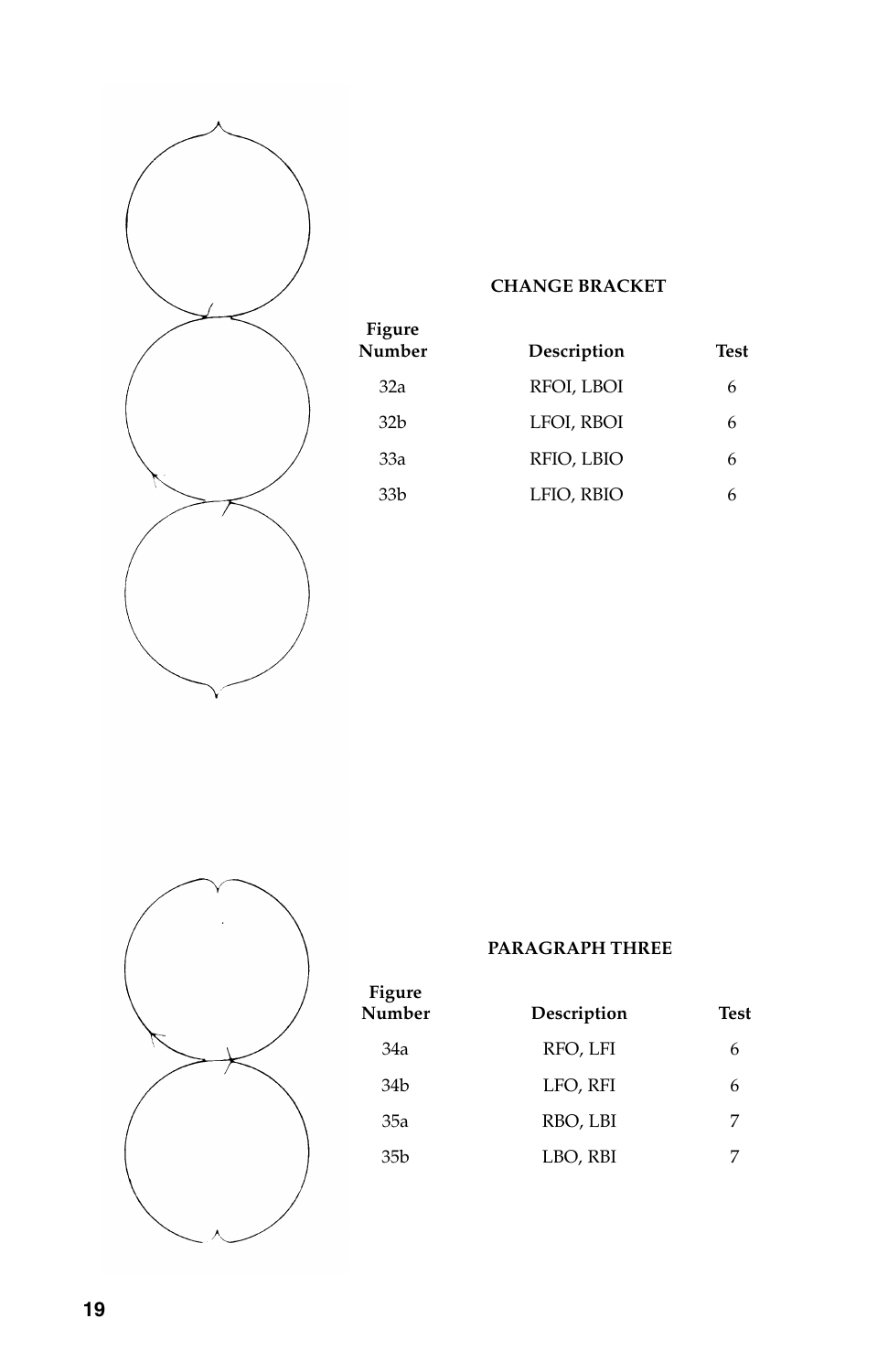

# **PARAGRAPH DOUBLE THREE**

| Figure<br>Number | Description | Test |
|------------------|-------------|------|
| 36a              | RFO, LFI    | 8    |
| 36 <sub>b</sub>  | LFO, RFI    | 8    |
| 37a              | RBO, LBI    | 8    |
| 37h              | LBO, RBI    | 8    |



**Figure**

# **PARAGRAPH LOOP**

| 11 <sub>5</sub> uit<br>Number | Description | Test |
|-------------------------------|-------------|------|
| 38a                           | RFO, LFI    | 8    |
| 38 <sub>b</sub>               | LFO, RFI    | 8    |
| 39a                           | RBO, LBI    | 8    |
| 39 <sub>b</sub>               | LBO, RBI    | 8    |
|                               |             |      |